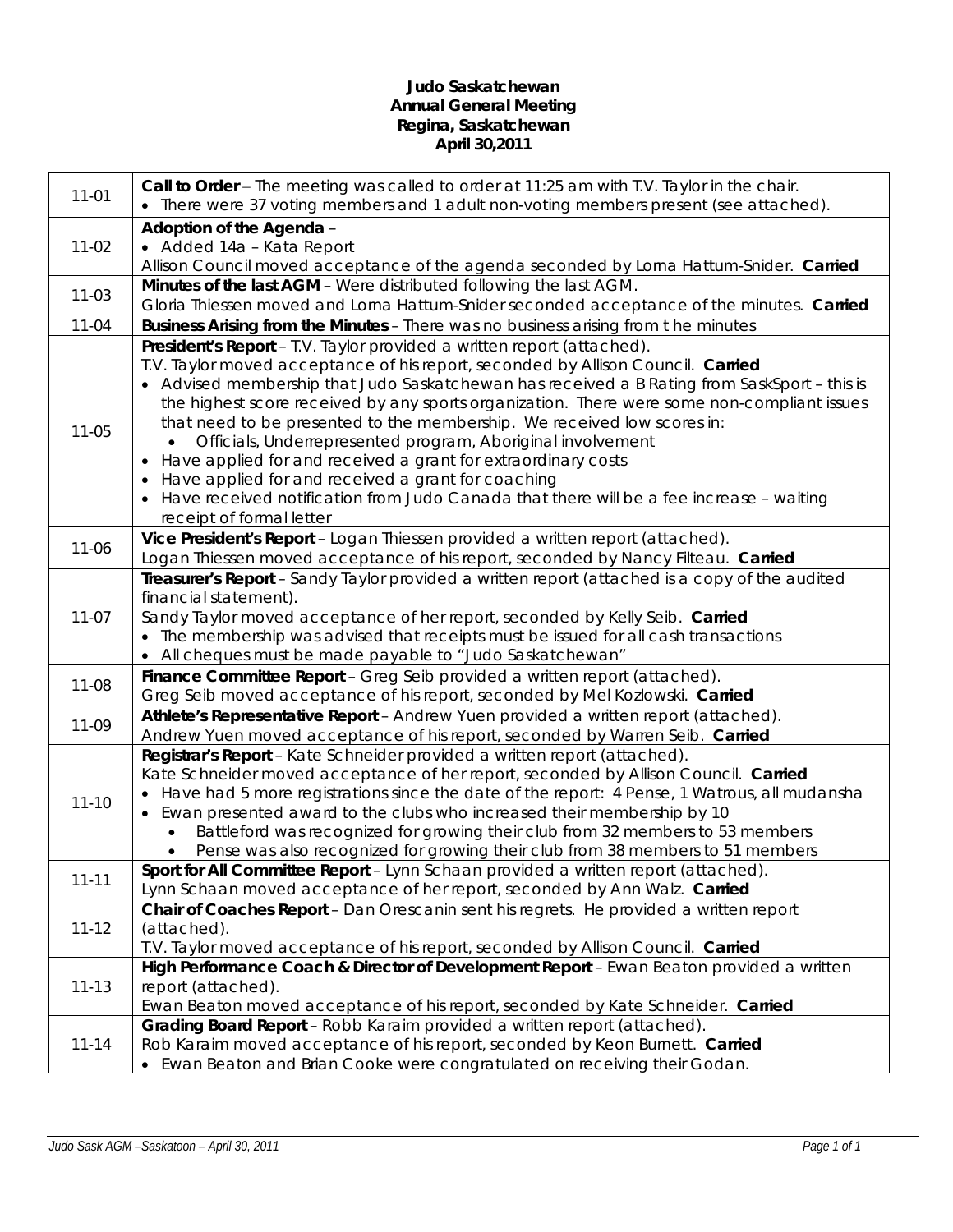|            | Kata - Pat Pattison submitted a report (attached).                                                |
|------------|---------------------------------------------------------------------------------------------------|
|            | Blair Doige moved acceptance of the report, seconded by Nancy Filteau. Carried                    |
| $11 - 14a$ | • Membership discussion suggested that Kata workshops be done after tournaments too               |
|            | Blair Doige advised that he was available to do club visits                                       |
|            | Official's Committee Report - Robb Karaim provided a written report (attached).                   |
|            | Robb Karaim moved acceptance of his report, seconded by Greg Seib. Carried                        |
| $11 - 15$  | • There will be another grading at Swift Current Provincials                                      |
|            |                                                                                                   |
|            | Robb was commended on his work with the officials committee                                       |
|            | National Coaching Certification Program Report - Ewan Beaton provided a written report            |
| $11 - 16$  | (attached).                                                                                       |
|            | Ewan Beaton moved acceptance of his report, seconded by Logan Thiessen. Carried                   |
|            | Everyone was encouraged to take the NCCP course                                                   |
| $11 - 17$  | Web Page Editor's Report - Michelle Wiens provided a written report (attached).                   |
|            | Michelle Wiens moved acceptance of the report, seconded by Warren Seib. Carried                   |
|            | Chair of Investigations Report - Brady Burnett provided an amended written report (attached).     |
| $11 - 18$  | Brady Burnett moved acceptance of his report, seconded by Ann Walz. Carried                       |
|            | <b>Election of Officers and Chairperson</b>                                                       |
|            | Nicole Poliakiwski, being the only non-member present, was asked to assist in the ballots. Shelly |
|            | Dyck was also asked to assist.                                                                    |
|            | 2 Year Terms:                                                                                     |
|            | • Vice President >> Logan Thiessen was appointed by acclamation                                   |
|            | Chair of Finance Committee >> Greg Seib was appointed by acclamation                              |
|            | $\bullet$                                                                                         |
|            | Secretary >> Bev Yuen was appointed by acclamation<br>$\bullet$                                   |
|            | Director >> candidates: Ann Walz and Nancy Filteau<br>$\bullet$                                   |
| $11 - 19$  | Nancy Filteau >> elected by majority                                                              |
|            | 1 Year Term:                                                                                      |
|            | Treasurer >> Sandy Taylor was appointed by acclamation                                            |
|            | Chair of Officials >> Robb Karaim was appointed by acclamation                                    |
|            | Registrar >> candidates: Kate Schneider appointed by acclamation                                  |
|            | Chair of NCCP >> vacant >> discussed the need for the position >> no nominations                  |
|            | Athlete's Representative >> will be elected tomorrow (Nicole Dyck was elected by majority)        |
|            | It was moved by Gloria Thiessen, seconded by Allison Council that the ballots be destroyed.       |
|            | Carried                                                                                           |
|            | <b>New Business:</b>                                                                              |
|            | Date of AGM                                                                                       |
|            | • T.V. reported to the membership that the audited financial statements must be presented to      |
|            | the membership within four months of the year end.                                                |
|            | Suggested have AGM 2 <sup>nd</sup> week in December, after a tournament, awards at a different    |
|            | time                                                                                              |
|            | Financial year end is August $31st$ – must submit reports within 90 days to SaskSport             |
|            | The by-laws need to be brought up-to-date - appointment of auditor<br>$\bullet$                   |
|            | A committee consisting of Lynn Schaan, Dan Orescanin and Nancy Filteau will present<br>$\bullet$  |
|            | suggestions for the Awards Banquet                                                                |
| $11 - 20$  | • After much discussion, the following resolution was made                                        |
|            |                                                                                                   |
|            | BE IT RESOLVED THAT the AGM be moved to the second weekend in December                            |
|            |                                                                                                   |
|            | Moved by Glen Miller, Seconded by Frank Beier. Carried                                            |
|            |                                                                                                   |
|            | Judo Saskatchewan Registration                                                                    |
|            | • All members must be registered - Judo Canada Registrations MUST be in ASAP - insurance year     |
|            | runs from September 1 to August 31                                                                |
|            | <b>Media Relations</b>                                                                            |
|            | Provide Jim with pre-notices, Create submissions and send to Jim, Unique fundraising ideas,       |
|            | Grading, Special events, Pictures, Club visits, etc.                                              |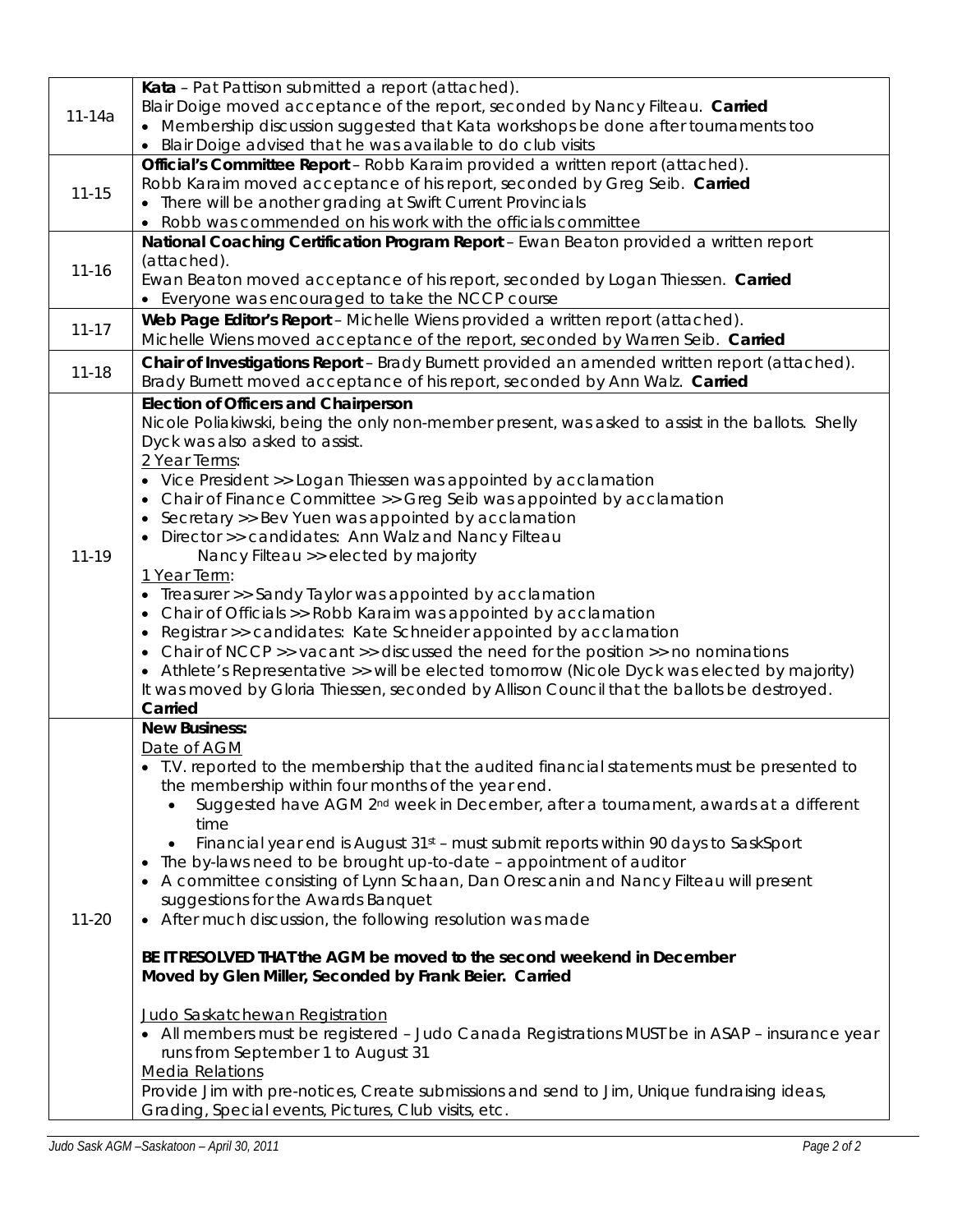|                                                                                                                                                                                                                                                                                    | <b>Calendar of Events:</b>                                                                                                                              |                                                                                                                                                                                                                                                                                          |                                             |                                                                                       |  |
|------------------------------------------------------------------------------------------------------------------------------------------------------------------------------------------------------------------------------------------------------------------------------------|---------------------------------------------------------------------------------------------------------------------------------------------------------|------------------------------------------------------------------------------------------------------------------------------------------------------------------------------------------------------------------------------------------------------------------------------------------|---------------------------------------------|---------------------------------------------------------------------------------------|--|
|                                                                                                                                                                                                                                                                                    | After voting and discussions, the following represents our 2010-2011 Event Schedule:                                                                    |                                                                                                                                                                                                                                                                                          |                                             |                                                                                       |  |
|                                                                                                                                                                                                                                                                                    | 2011<br>May 20-25<br>Jun 5/6<br>Jul 1-7<br>Jul 9<br><b>Jul 23</b><br>Aug 7-13<br>Aug 27<br>Sep 10 / 11<br>Oct 8 / 9<br>Nov 5<br>Nov 26<br><b>Dec 10</b> | Senior Nationals / Training<br><b>Team Training</b><br>Youth Nationals / Training<br>Judo Sask Golf Tournament<br>Judo Sask Exec Mtg<br>Summer Camp<br>Kata<br>Coaches Retreat<br>Quebec Open<br>Vibank Regional Tournament<br>North Tournament Saskatoon YMCA<br>South Tournament + AGM | Edmonton<br>Outlook<br>Saskatoon<br>Watrous | Edmonton<br><b>Swift Current</b><br>Saskatoon<br>Vibank<br>Saskatoon                  |  |
| $11 - 21$                                                                                                                                                                                                                                                                          | Dec 28-30                                                                                                                                               | Winter Camp                                                                                                                                                                                                                                                                              |                                             | Watrous                                                                               |  |
|                                                                                                                                                                                                                                                                                    | 2012<br><b>Jan 21</b><br>Feb 4<br>Feb 18<br>Feb <sub>25</sub><br>Mar 10<br>Mar 31 / Apr 1<br>Apr 28<br>May 19 / 20<br>Jun 9<br>Jul 6-11                 | SaskOpen<br>Pense Regional Tournament<br>Pacific International<br>Inner City Tournament<br>South + Provincials<br>Edmonton International<br>North Tournament<br>Ontario Open<br>Provincial Grading / AGM<br>Youth Nationals / Training                                                   | Regina<br>Moose Jaw<br>Edmonton             | Pense<br>B.C.<br>Winnipeg<br>Lloydminster                                             |  |
| Discussions:<br>• Recommendation for next AGM that dates be presented to the membership and have the<br>clubs bid on the tournaments<br>• Provincial tournaments - lack of participation - matches are required to improve - clubs have<br>the responsibility to take participants |                                                                                                                                                         |                                                                                                                                                                                                                                                                                          |                                             |                                                                                       |  |
| $11 - 22$                                                                                                                                                                                                                                                                          |                                                                                                                                                         | Date and Location of Next Annual General Meeting - December 10, 2011, Watrous                                                                                                                                                                                                            |                                             |                                                                                       |  |
| $11 - 23$                                                                                                                                                                                                                                                                          | Carried                                                                                                                                                 |                                                                                                                                                                                                                                                                                          |                                             | Adjournment - Lynn Schaan moved that the meeting adjourn. Seconded by Logan Thiessen. |  |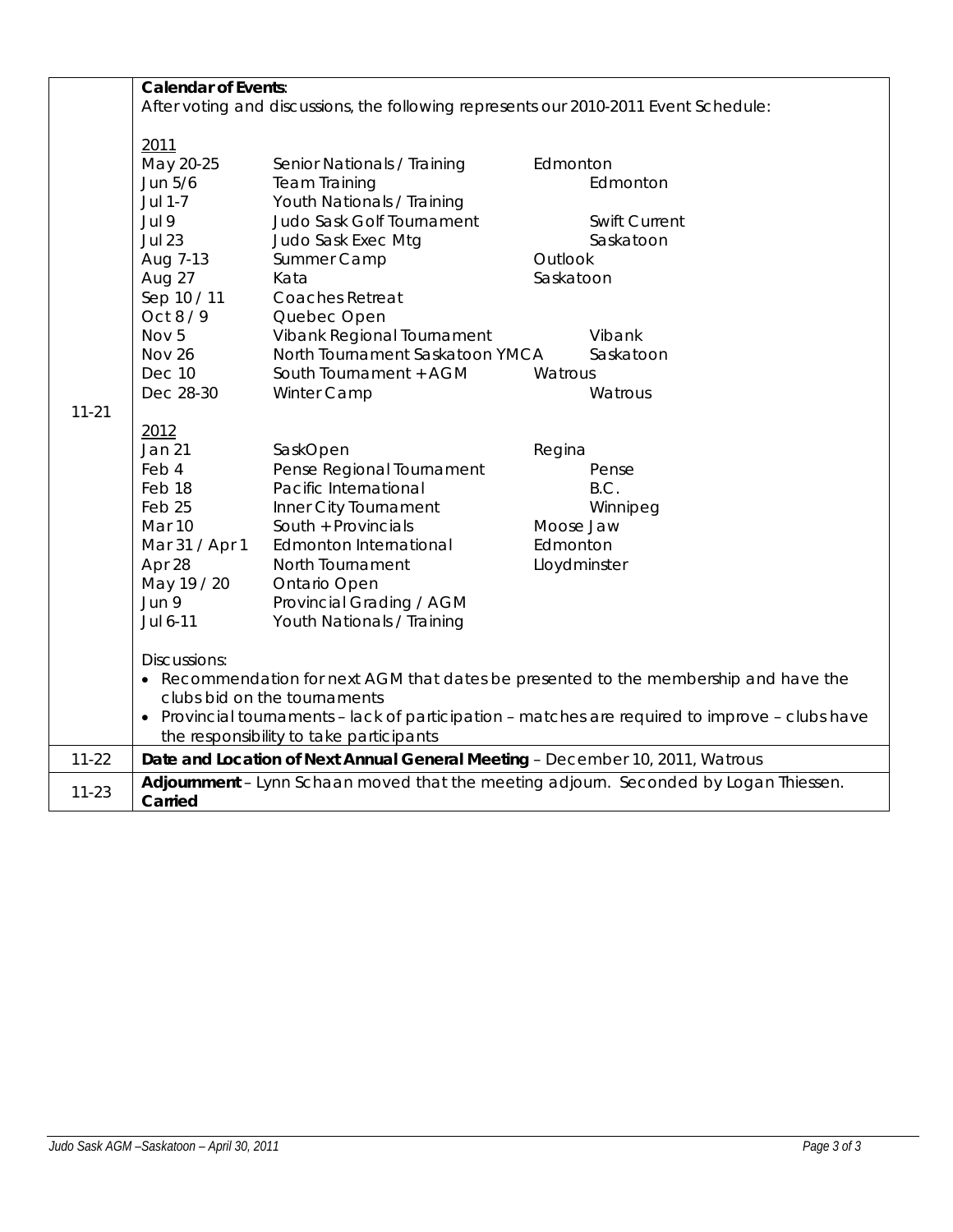# Attendance - Judo Sask AGM - April 30, 2011

Voting Members

|                 | Name                        | Club                 |  |
|-----------------|-----------------------------|----------------------|--|
| 1               | Lorna Hattum Snider         | Avonhurst            |  |
| $\overline{2}$  | Mel Kozlowski<br>Battleford |                      |  |
| $\overline{3}$  | Jordan Poliakiwski          | Lloydminster         |  |
| $\overline{4}$  | John Renouf                 | Melfort              |  |
| $\overline{5}$  | Moose Jaw<br>Keon Burnett   |                      |  |
| $\overline{6}$  | <b>Michelle Wiens</b>       | Moose Jaw            |  |
| 7               | Jim Wiens                   | Moose Jaw            |  |
| 8               | Ann Walz                    | Moose Jaw            |  |
| 9               | <b>Brian Cook</b>           | Moose Jaw            |  |
| 10              | <b>Frank Beier</b>          | North Battleford     |  |
| $\overline{11}$ | $\overline{T}$ .V. Taylor   | P.A. Kenshukan       |  |
| $\overline{12}$ | Sandy Taylor                | P.A. Kenshukan       |  |
| 13              | <b>Allison Council</b>      | Pense                |  |
| 14              | Ray Martin                  | Pense                |  |
| $\overline{15}$ | Paul Yuen<br>Regina Y       |                      |  |
| 16              | <b>Bev Yuen</b>             | Regina Y             |  |
| $\overline{17}$ | <b>Andrew Yuen</b>          | Regina Y             |  |
| $\overline{18}$ | Chris Dornstauder           | Regina Y             |  |
| 19              | Jeannine Yuen               | Regina Y             |  |
| $\overline{20}$ | <b>Blair Doige</b>          | Saskatoon            |  |
| $\overline{21}$ | Lynn Schaan                 | Saskatoon YMCA       |  |
| $\overline{22}$ | Jean Morrison               | Saskatoon YMCA       |  |
| 23              | Ron Morrison                | Saskatoon YMCA       |  |
| 24              | Ralph Ibanez                | Saskatoon YMCA       |  |
| $\overline{25}$ | <b>Brady Burnett</b>        | Senshudokan          |  |
| $\overline{26}$ | Robb Karaim                 | Senshudokan          |  |
| $\overline{27}$ | Gloria Thiessen             | <b>Swift Current</b> |  |
| 28              | Rod Thiessen                | Swift Current        |  |
| 29              | Logan Thiessen              | Swift Current        |  |
| 30              | Nancy Filteau               | <b>Swift Current</b> |  |
| 31              | Kate Schneider              | Vibank               |  |
| 32              | Greg Seib                   | Watrous              |  |
| 33              | <b>Kelly Seib</b>           | Watrous              |  |
| 34              | <b>Glen Miller</b>          | Watrous              |  |
| 35              | Robert Dyck                 | Watrous              |  |
| 36              | <b>Shelly Dyck</b>          | Watrous              |  |
| 37              | Warren Seib                 | Watrous              |  |

Guests

| ------ |                    |               |
|--------|--------------------|---------------|
| Name   |                    |               |
|        | Nicole Poliakiwski | _lovdminster_ |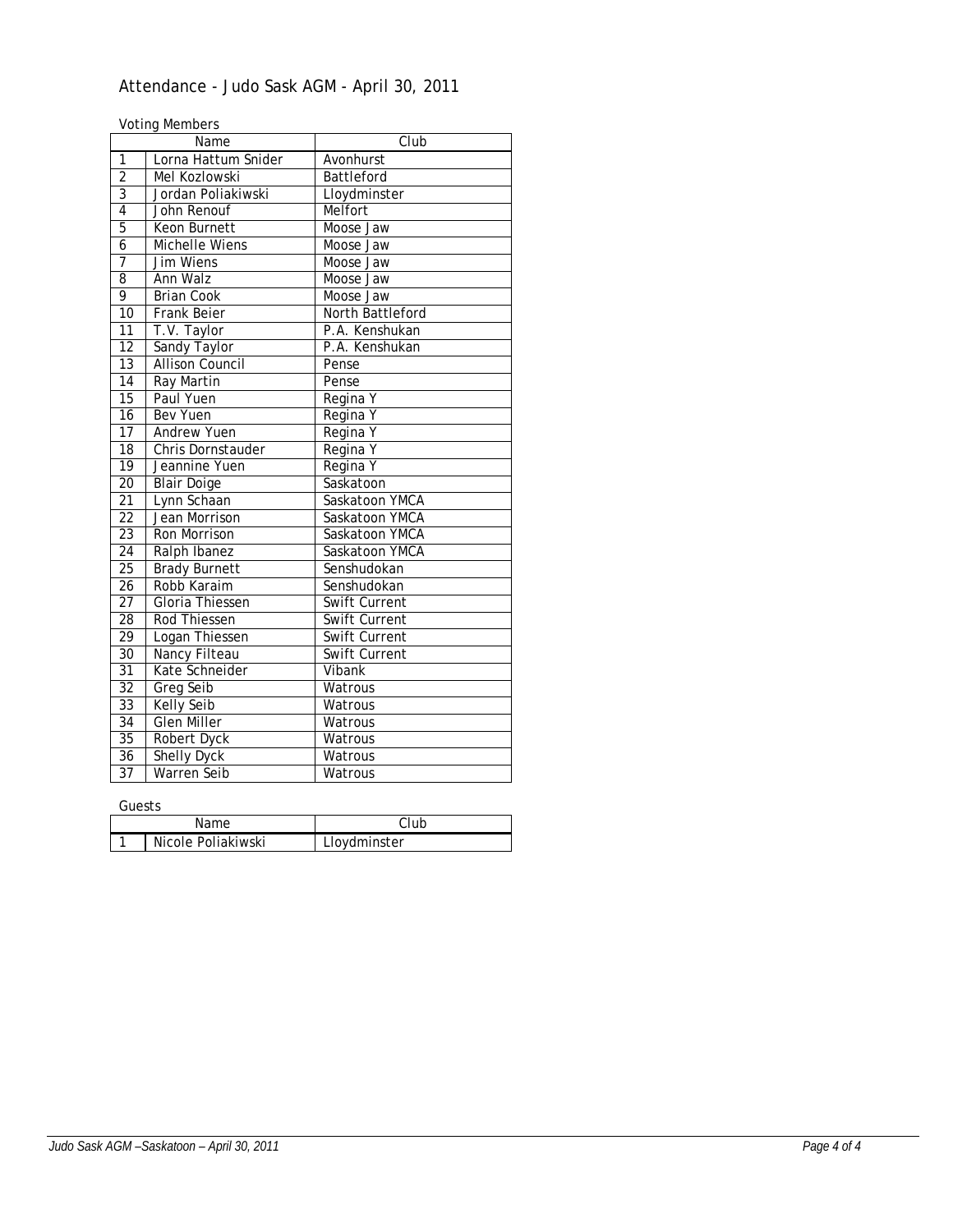## **JUDO SASKATCHEWAN ANNUAL GENERAL MEETING Travelodge Hotel & Conference Centre Regina 4177 Albert Street, Regina Sask. 11:00 AM - APRIL 30, 2011**

- 1. Call to order
- 2. Adoption of the agenda
- 3. Minutes of the last AGM
- 4. Business arising from the minutes
- 5. President's Report
- 6. Vice President's Report
- 7. Treasurer's Report
- 8. Finance Committee Report
- 9. Athlete's Rep. Report
- 10. Registrar's Report
- 11. Sport for all Committee Report
- 12. Chair of Coaches Report
- 13. High Performance Coach & Director of Development Report
- 14. Grading Board Report
- 15. Official's Committee Report
- 16. National Coaching Certification Program Report
- 17. Newsletter/Web Page Editor's Report
- 18. Chair of Investigation Report
- 19. Election of Officers and Chairperson

# Two year Term

- Vice-President
- Chairperson of the Finance committee
- Secretary
- Director

1 year Term

- Treasurer
- Chair of Officials
- Registrar
- Chair of NCCP
- Athletes Rep. to be chosen by the athletes at the first team training
- 20. New business
- 21. Calendar of events
- 22. Date and time of next meeting
- 23. Adjournment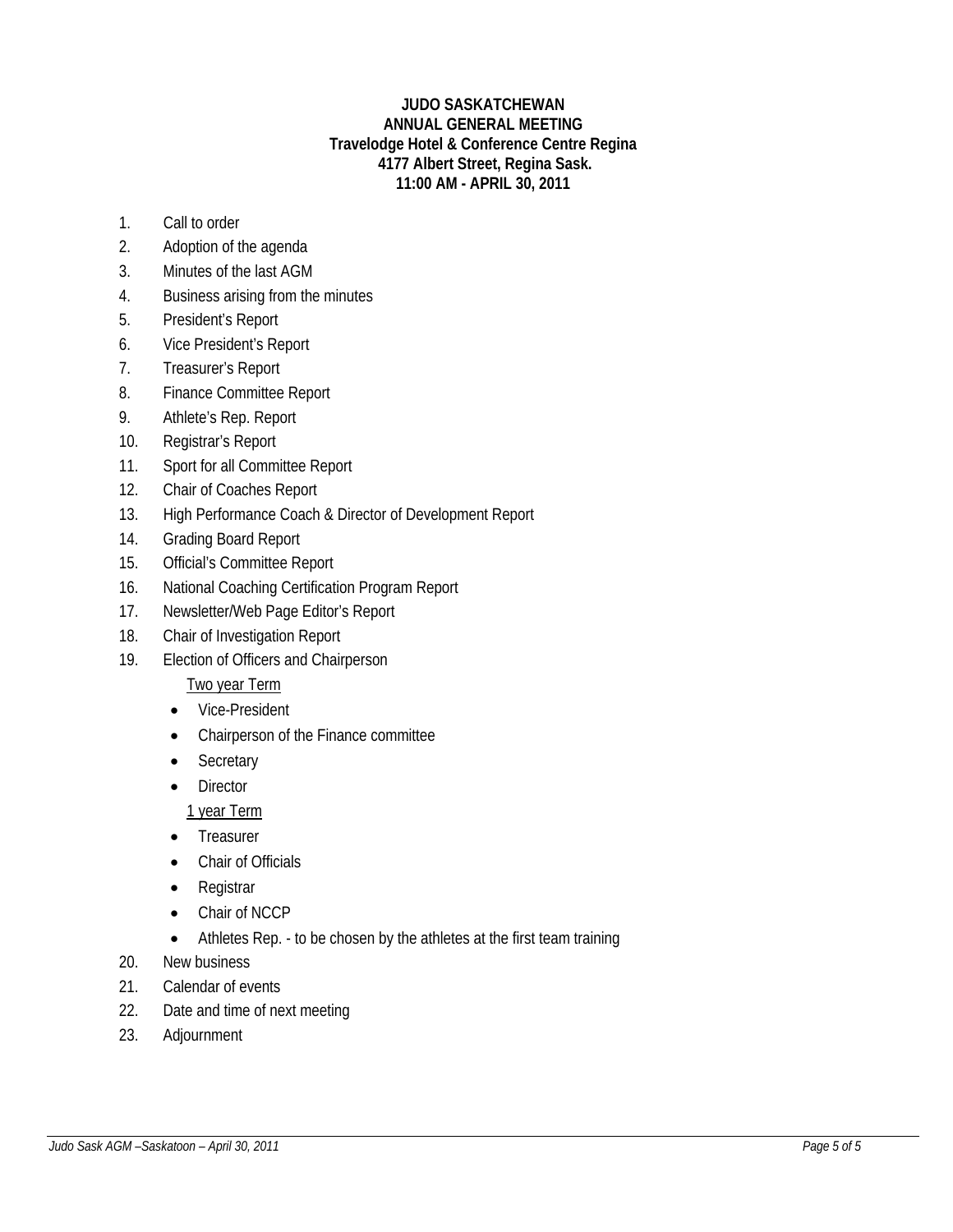# **Judo Saskatchewan Annual General Meeting Saskatoon, Saskatchewan April 24, 2010**

| $10 - 01$ | Call to Order - The meeting was called to order at 11:20 am with T.V. Taylor in the chair.<br>There were 43 voting members and 8 adult non-voting members present (see attached).<br>• T.V. introduced Vincent Grifo, President of Judo Canada.                                                                                                                                                 |  |  |
|-----------|-------------------------------------------------------------------------------------------------------------------------------------------------------------------------------------------------------------------------------------------------------------------------------------------------------------------------------------------------------------------------------------------------|--|--|
| $10-02$   | Adoption of the Agenda - Dan Orescanin moved acceptance of the agenda seconded by Lloyd Keller. Carried                                                                                                                                                                                                                                                                                         |  |  |
| $10-03$   | Minutes of the last AGM - Were distributed following the last AGM. Lorna Hattum-Snider moved and Jim Wiens<br>seconded acceptance of the minutes. Carried                                                                                                                                                                                                                                       |  |  |
| 10-04     | Business Arising from the Minutes -<br>09-20: Fundraising – the Executive are always exploring ways of raising funds and are open to suggestions                                                                                                                                                                                                                                                |  |  |
| $10 - 05$ | President's Report – T.V. Taylor provided a written report (attached). T.V. Taylor moved acceptance of his report,<br>seconded by Dan Oriscanin. Carried                                                                                                                                                                                                                                        |  |  |
| 10-06     | Vice President's Report - Dan Orescanin provided a written report (attached). Dan Orescanin moved acceptance of<br>his report, seconded by Michelle Wiens. Carried<br>• Recommendation from the floor: with respect to Discipline Committee, rather than look for volunteers, people<br>should be appointed.                                                                                    |  |  |
| $10-07$   | Treasurer's Report - Gloria Thiessen provided a written report (attached is a copy of the audited financial<br>statement). Gloria Thiessen moved acceptance of her report, seconded by Lorna Hattum-Snider. Carried                                                                                                                                                                             |  |  |
| 10-08     | Finance Committee Report - Greg Seib provided a written report (attached). Greg Seib moved acceptance of his<br>report, seconded by Ailsa Cipywnyk. Carried<br>• Greg encouraged everyone to apply for MAP grants. SaskSport is reviewing the MAP grant this year.<br>• Advised membership that the trailer mats are due for replacement, to allow for clubs to plan for future purchases.      |  |  |
| 10-09     | Athlete's Representative Report - Ian MacDonald provided a written report (attached). Ian MacDonald moved<br>acceptance of his report, seconded by Dan Orescanin. Carried                                                                                                                                                                                                                       |  |  |
| $10-10$   | Sport for All Committee Report - Lynn Schaan provided a written report (attached). Lynn Schaan moved<br>acceptance of her report, seconded by Ailsa Cipywnyk. Carried<br>Lynn encouraged everyone to try volunteering - very rewarding<br>• Summer camp is filling up - get applications in early<br>Sport for All has funding for athletes - review criteria on website - to apply, email Lynn |  |  |
| $10 - 11$ | Chair of Coaches Report – Dean McGarry sent his regrets. He was unable to take time off work to attend this<br>weekend. He provided a written report (attached). T.V. Taylor moved acceptance of his report, seconded by Dan<br>Orescanin. Carried                                                                                                                                              |  |  |
| $10-12$   | High Performance Coach & Director of Development Report - Ewan Beaton provided a written report (attached).<br>Ewan Beaton moved acceptance of his report, seconded by Kelly Seib. Carried                                                                                                                                                                                                      |  |  |
| $10-13$   | Grading Board Report - Robb Karaim provided a written report (attached). Rob Karaim moved acceptance of his<br>report, seconded by Keon Burnett. Carried                                                                                                                                                                                                                                        |  |  |
| $10 - 14$ | Official's Committee Report - Darrell Brown provided a written report (attached). Darrell Brown moved acceptance<br>of his report, seconded by Lorna Hattum-Snider. Carried<br>Discussions around challenge to develop referees:<br>Out-of-Province Tournaments - fully fund referees<br>1.<br>Pay referees - develop mentoring relationships<br>2.                                             |  |  |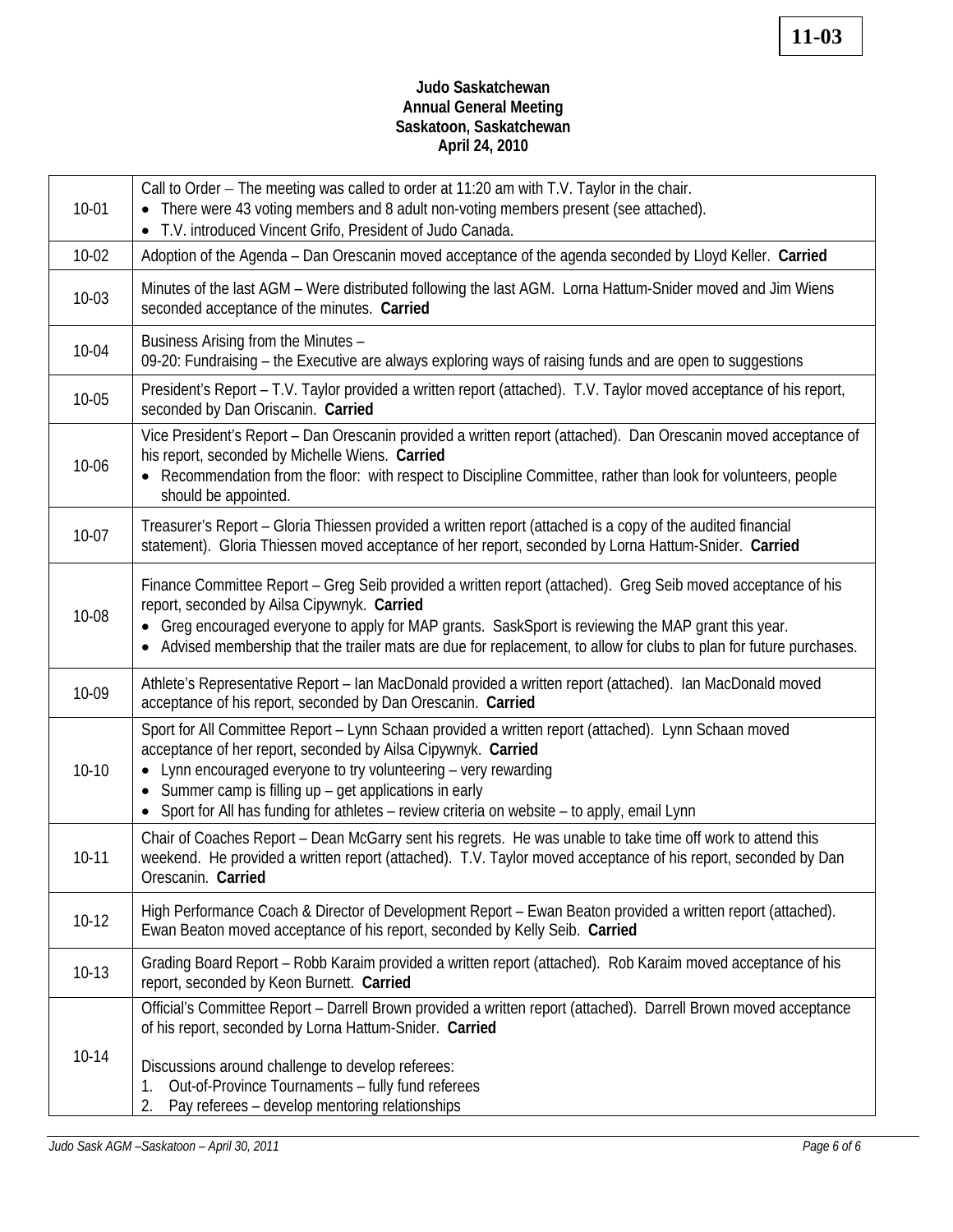|           | Zero Tolerance for any challenge to referees during competition at Saskatchewan tournaments<br>3.<br>Need to build grassroots athletes too - need a program<br>4.<br>Suggest at tournaments, to schedule the older athletes to fight first to allow them opportunity to referee<br>5.<br>Suggest to create a program to train parents<br>6.                                                                                                                                                                                                                                                                                                                                                                                                                                                                                                                                                                                                                                                                                                                                                                                                                                                                                  |  |  |  |
|-----------|------------------------------------------------------------------------------------------------------------------------------------------------------------------------------------------------------------------------------------------------------------------------------------------------------------------------------------------------------------------------------------------------------------------------------------------------------------------------------------------------------------------------------------------------------------------------------------------------------------------------------------------------------------------------------------------------------------------------------------------------------------------------------------------------------------------------------------------------------------------------------------------------------------------------------------------------------------------------------------------------------------------------------------------------------------------------------------------------------------------------------------------------------------------------------------------------------------------------------|--|--|--|
| $10 - 15$ | Registrar's Report - Bev Yuen provided a written report (attached). Bev Yuen moved acceptance of her report,<br>seconded by Lorna Hattum-Snider. Carried<br>• Two new clubs this year: Meadow Lake and Gordon First Nation                                                                                                                                                                                                                                                                                                                                                                                                                                                                                                                                                                                                                                                                                                                                                                                                                                                                                                                                                                                                   |  |  |  |
| $10 - 16$ | National Coaching Certification Program Report - Kate Schneider provided a written report (attached). Kate<br>Schneider moved acceptance of her report, seconded by Keon Burnett. Carried                                                                                                                                                                                                                                                                                                                                                                                                                                                                                                                                                                                                                                                                                                                                                                                                                                                                                                                                                                                                                                    |  |  |  |
| $10-17$   | Web Page Editor's Report - Michelle Wiens provided a written report (attached). Michelle Wiens moved acceptance<br>of the report, seconded by Nancy Filteau. Carried                                                                                                                                                                                                                                                                                                                                                                                                                                                                                                                                                                                                                                                                                                                                                                                                                                                                                                                                                                                                                                                         |  |  |  |
| $10-18$   | Chair of Investigations Report - Brady Burnett provided a written report (attached). Brady Burnett moved<br>acceptance of his report, seconded by Jim Wiens. Carried                                                                                                                                                                                                                                                                                                                                                                                                                                                                                                                                                                                                                                                                                                                                                                                                                                                                                                                                                                                                                                                         |  |  |  |
| 10-19     | Presentation from President of Judo Canada, Mr. Vincent Grifo.                                                                                                                                                                                                                                                                                                                                                                                                                                                                                                                                                                                                                                                                                                                                                                                                                                                                                                                                                                                                                                                                                                                                                               |  |  |  |
| $10 - 20$ | Election of Officers and Chairperson<br>• President $>> T.V.$ Taylor appointed by acclamation<br>• Vice-President >> Logan Thiessen appointed by acclamation<br>Treasurer >> candidates: Deonne Hanson and Gloria Thiessen<br>Gloria Thiessen >> elected by majority<br>Chair of Sport for All >> Lynn Schaan appointed by acclamation<br>Chair of Coaches >> Dan Orescanin appointed by acclamation<br>Director >> candidates: Deonne Hanson and Nancy Filteau<br>Nancy Filteau >> elected by majority<br>Chair of Grading Board >> Robb Karaim appointed by acclamation<br>Chair of Officials >> Robb Karaim declined >> this position will be filled by an individual appointed by the<br>executive<br>• Registrar >> candidates: Bev Yuen declined, Deonne Hanson and Kate Schneider<br>Deonna Hanson >> elected by majority<br>Chair of NCCP >> Kate Schneider appointed by acclamation<br>Chair of Investigations >> Brady Burnett appointed by acclamation<br>Webpage Editor >> Michelle Wiens appointed by acclamation<br>• Athlete's Representative >> will be elected tomorrow (Andrew Yuen elected by majority)<br>It was moved by Michelle Wiens, seconded by Lynn Schaan that the ballots be destroyed. Carried |  |  |  |
| $10-21$   | New Business:<br>By-Law Amendment #1 (attached) - Dispute Resolution Policy<br>T.V. Taylor moved, Bev Yuen seconded, that the Dispute Resolution Policy be moved in its entirety and without<br>change to Policies and Procedures and be titled Article IV - Dispute Resolution Policy. Carried<br>By-Law Amendment #2 (attached) - Criminal Records Check Policy<br>T.V. Taylor moved, Bev Yuen seconded, that Article V - Criminal Records Check Policy, be approved for<br>implementation effective April 24, 2010.<br>Motions to Amend:<br>• #13. Moved by Blair Taylor, seconded by Lynn Schaan, that the effective date be May 15, 2010. Carried<br>• Moved by Robb Karaim, seconded by Darrell Brown, that the following clause be added.<br>#14. Any person who is required by the nature of their job to have a valid CPIC check will be exempt unless<br>decided by the President or Executive. Carried<br>• #1 and #2. Moved by Robb Karaim, seconded by Lynn Schaan, that "officials" be added to the list of positions                                                                                                                                                                                          |  |  |  |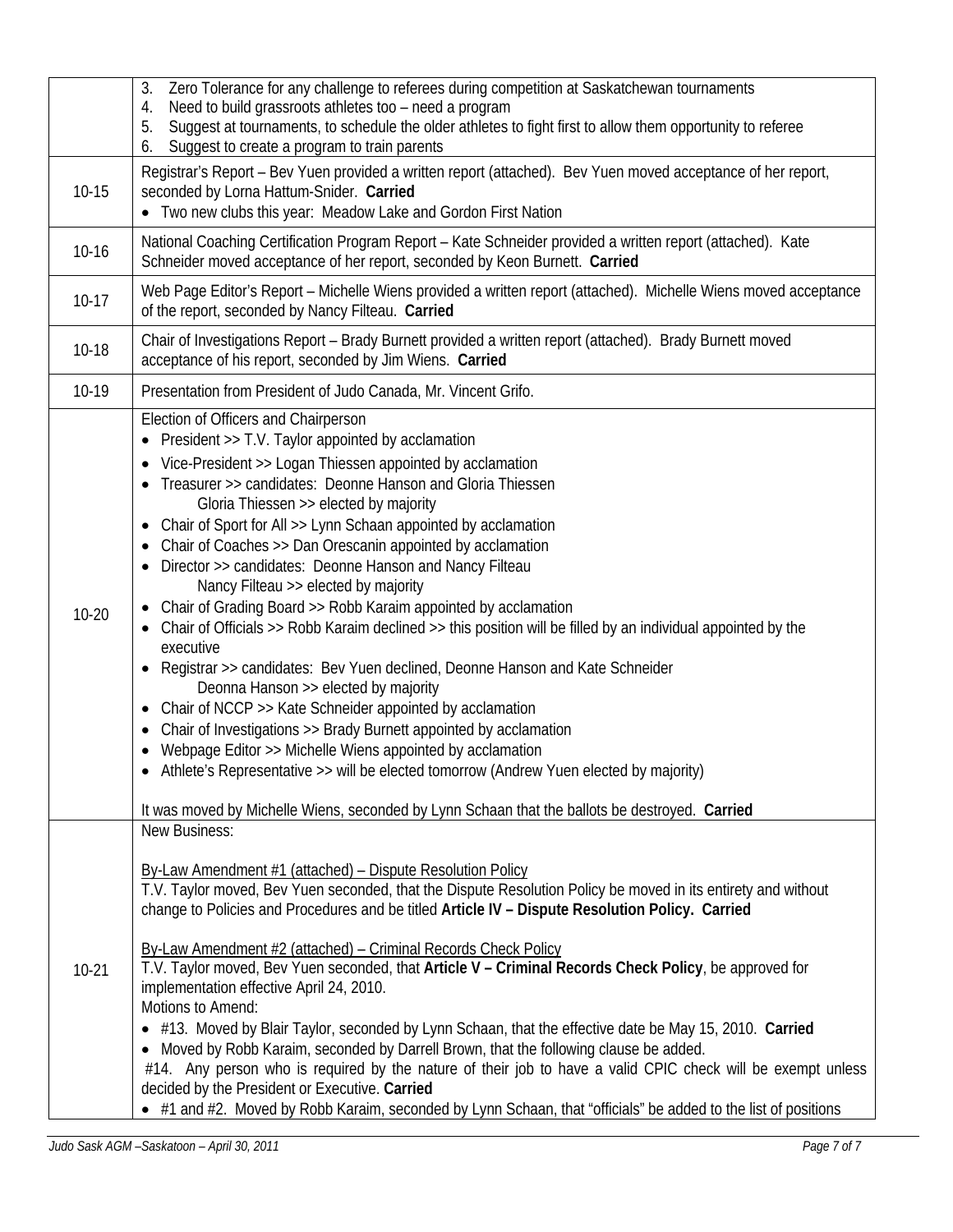|         |                                                                                                                                                          | required to have a criminal record check. Carried                                                                                                                                                                                                                                                          |  |  |  |  |  |
|---------|----------------------------------------------------------------------------------------------------------------------------------------------------------|------------------------------------------------------------------------------------------------------------------------------------------------------------------------------------------------------------------------------------------------------------------------------------------------------------|--|--|--|--|--|
|         | Carried with amendments.                                                                                                                                 | • #10.2 "Take the fully completed form to your local police services or RCMP." Correct grammatical error.                                                                                                                                                                                                  |  |  |  |  |  |
|         | $\bullet$<br>٠                                                                                                                                           | Consider also financial checks and driver record check<br>Judo Sask will draft a letter for individuals to present to RCMP or Police when requesting checks<br>Consider making the cost part of MAP grant                                                                                                  |  |  |  |  |  |
|         | $\bullet$                                                                                                                                                | <b>Proposal to Approve Tournament Sanction Policy</b><br>Executive have approved adoption of the Judo Canada draft policy until September 1, 2010, at which time Judo<br>Canada's Final Sanction Policy will be issued.                                                                                    |  |  |  |  |  |
|         | <b>Defeated</b>                                                                                                                                          | Moved by Blair Doige, seconded by Doyle Ironstand, that the Tournament Sanction Policy not be adopted.                                                                                                                                                                                                     |  |  |  |  |  |
|         | sanction policy. Carried.                                                                                                                                | Moved by Nancy Filteau, seconded by Darrell Brown, that Judo Sask adopt as Judo Sask Tournament Sanction<br>Policy, the draft Judo Canada tournament sanction policy and, when issued, the final Judo Canada tournament                                                                                    |  |  |  |  |  |
|         |                                                                                                                                                          | Proposal to hold the 2011 AGM on Saturday and the Provincial Championships on Sunday of the same weekend<br>• Membership voted that there be no change to the current format.                                                                                                                              |  |  |  |  |  |
|         | Judo Sask Reunion - brought up by Nancy Filteau - brief discussion - noted that if this is recognized as a Judo<br>Sask Event, it must be chemical free. |                                                                                                                                                                                                                                                                                                            |  |  |  |  |  |
|         |                                                                                                                                                          | Proposed New Position - Media Liason<br>Moved by Jim Wiens, seconded by Lynn Schaan that a new position dedicated to media relations be created in the<br>executive group. This position would be called "Media Liason". Carried<br>• The individual for this position will be appointed by the executive. |  |  |  |  |  |
|         |                                                                                                                                                          | Suggestion – add workshops to provincial tournaments, e.g. referee's clinic                                                                                                                                                                                                                                |  |  |  |  |  |
|         | Calendar of Events:                                                                                                                                      | After voting and discussions, the following represents our 2010-2011 Event Schedule:                                                                                                                                                                                                                       |  |  |  |  |  |
|         | 2010<br>May 8<br>May 14/15/16<br>May 17/18/19<br>May 28/29                                                                                               | Ishi Yama, Calgary<br>Senior Nationals, Jonquire, Quebec<br>Senior Nationals Training Camp<br>Provincial Team Training, Watrous                                                                                                                                                                            |  |  |  |  |  |
| $10-22$ | June 12<br>June 11/12                                                                                                                                    | <b>Provincial Grading Board</b><br>Provincial Team Training, Lloydminster                                                                                                                                                                                                                                  |  |  |  |  |  |
|         | July 2/3/4<br>July 5/6/7/8                                                                                                                               | Youth Nationals, Lethbridge<br>Youth National Training camp, Lethbridge                                                                                                                                                                                                                                    |  |  |  |  |  |
|         | August 8-14<br>August 27/28/29                                                                                                                           | Judo Sask Summer Camp of Champions, Outlook<br>CWG Training Camp, Moose Jaw                                                                                                                                                                                                                                |  |  |  |  |  |
|         | September 11<br>Sept 25/26                                                                                                                               | <b>Coaches Retreat</b><br><b>Team Training</b>                                                                                                                                                                                                                                                             |  |  |  |  |  |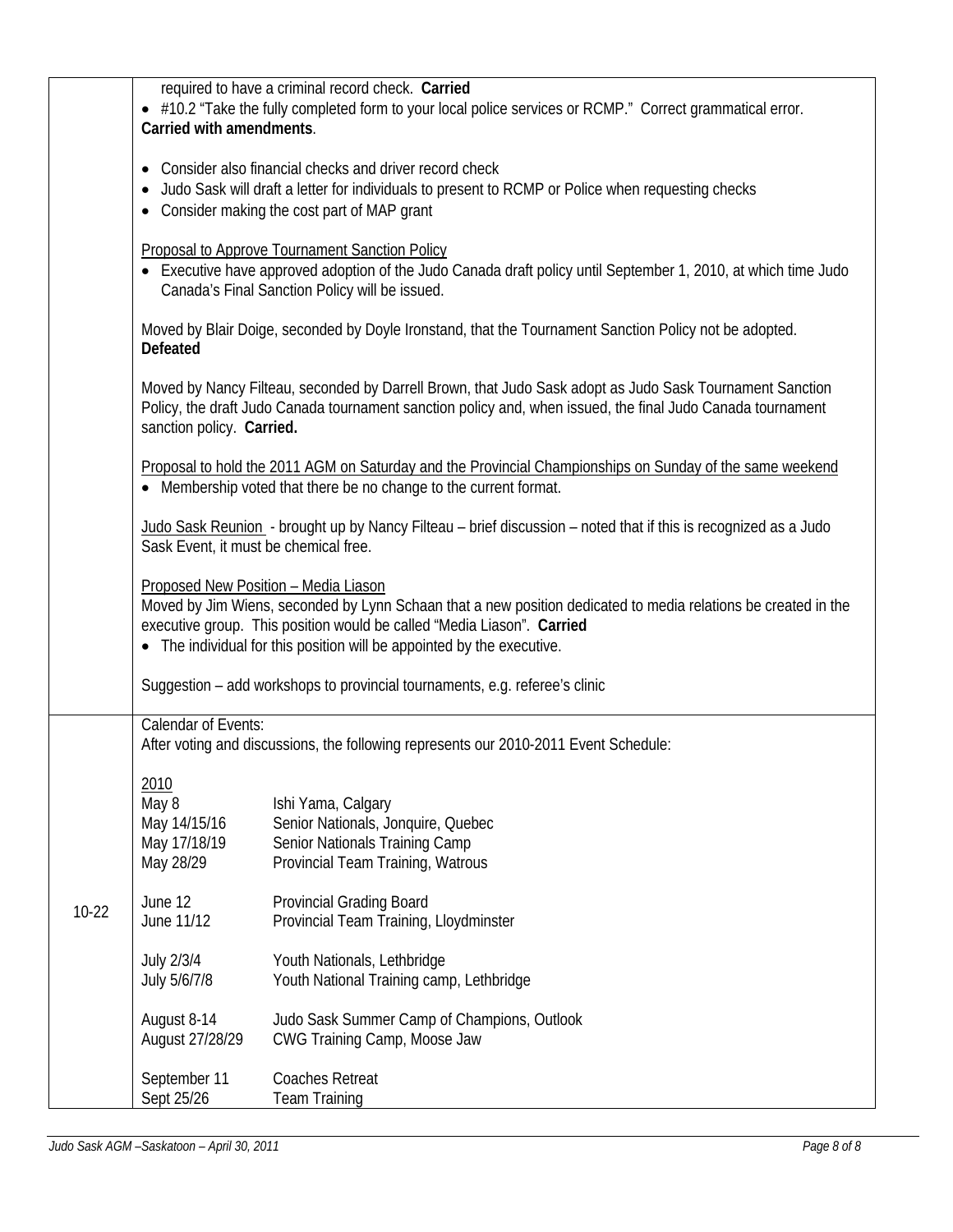|           | October 9/10<br>October 15/16/17<br>October                                                                                                                                                     | Quebec Open<br><b>NCCP</b><br>Moose Jaw Regional Tournament, Moose Jaw                                                     |  |  |  |
|-----------|-------------------------------------------------------------------------------------------------------------------------------------------------------------------------------------------------|----------------------------------------------------------------------------------------------------------------------------|--|--|--|
|           | November 6<br>November 7<br>November 13/14                                                                                                                                                      | Saskatoon Y Provincial Tournament<br>Team Training, Saskatoon<br>Ontario Open                                              |  |  |  |
|           | December 4<br>December 11                                                                                                                                                                       | University of Manitoba, Winnipeg<br><b>Provincial Grading Board</b>                                                        |  |  |  |
|           | 2011<br>January 7/8/9<br>January 22/23                                                                                                                                                          | Winter Camp, Watrous<br>Sask Open - Regina                                                                                 |  |  |  |
|           | February 5<br><b>Melfort Provincial Tournament</b><br>February 6<br>Team Training, Melfort<br>Senshudokan Regional Tournament<br>February 19<br>February 20-27<br>Canada Winter Games - Halifax |                                                                                                                            |  |  |  |
|           | March 5<br>March 6<br>March 19/20                                                                                                                                                               | Moose Jaw Provincial Tournament<br>Team Training, Moose Jaw<br>Edmonton International, Edmonton                            |  |  |  |
|           | April 2/3<br>April 15/16/17<br>April 30                                                                                                                                                         | Provincial Championships, Swift Current (alternate date April 16)<br><b>NCCP</b><br>Judo Sask AGM & Awards Banquet, Regina |  |  |  |
|           | Team Training, Pense<br>May 1<br>May 20/21/22<br>Senior Nationals, Edmonton                                                                                                                     |                                                                                                                            |  |  |  |
|           | June 11<br><b>Provincial Grading Board</b>                                                                                                                                                      |                                                                                                                            |  |  |  |
|           | Moved by Michelle Wiens, seconded by Gloria Thiessen, that the ballots be destroyed. Carried                                                                                                    |                                                                                                                            |  |  |  |
| $10-22$   |                                                                                                                                                                                                 | Date and Location of Next Annual General Meeting - April 30, 2011, Regina                                                  |  |  |  |
| $10 - 23$ | Adjournment - Blair Taylor moved that the meeting adjourn. Seconded by Greg Seib. Carried                                                                                                       |                                                                                                                            |  |  |  |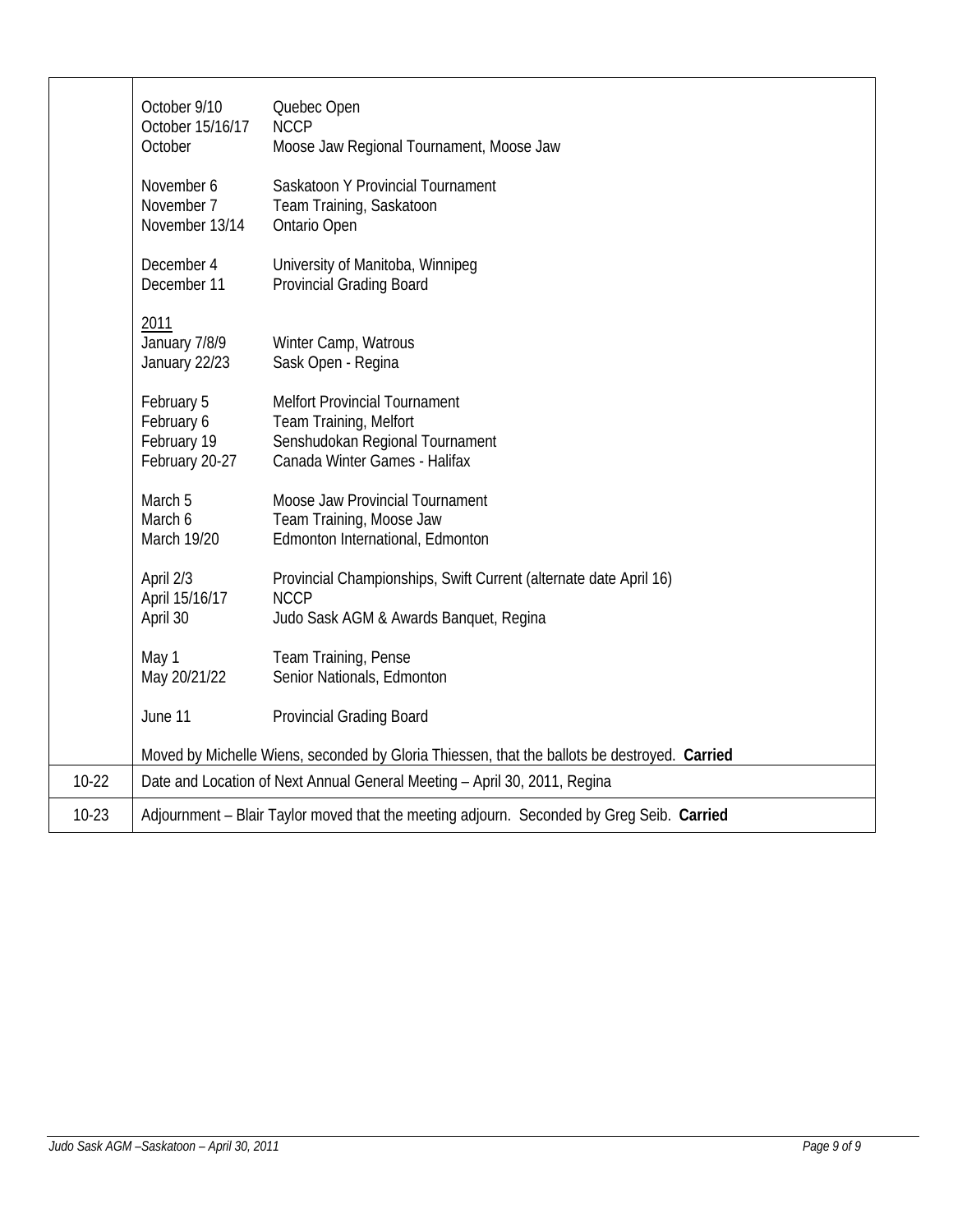## **Presidents Report Judo Saskatchewan AGM April 30, 2011**

It is truly an honor to be the President of Judo Saskatchewan and I thank you for this honor. In accordance with our By-Laws, the President must present a written report on the affairs of the society for the previous year. Here is my report.

**Administration:** I have attended and chaired all meetings of the Judo Saskatchewan Executive Committee during the past year and participated in all selection committee meetings. I have been an active member of the Finance Committee, Sport for All Committee, Coaches Committee and the Officials Committee.

As President I can inform this AGM that we are in good financial shape and well positioned for the next several years. You will see in the audited financial statement that for the period ending August 31, 2010, Judo Saskatchewan had revenues of \$348,852.00 and expenditures of \$257,319.00 for a net surplus of \$91,533.00 for the year. Please note that we received a second payment last year of \$40,000 under the Coach Employment grant that we will spend in 2010/11 so the surplus is part bookkeeping and part a true planned surplus.

**High Performance Coach and Director of Development:** I am pleased to report that we have recently agreed to a three year contract extension with Ewan Beaton effective September 1, 2011 through to August 31, 2014. Further we have a mutual verbal agreement to negotiate a further two year extension agreement after that.

**Sask Sport Funding Assessment Review** – We recently went through a very detailed Funding Assessment review where we attended several pre assessment meetings with Sask Sport and then were required to complete a very detailed questionnaire which did form part of the subjective portion of our assessment. The objective portion of the evaluation included figures taken from our past Sport Profile Follow-up Reports over a base year and three subsequent years. We then had a formal three hour meeting with Sask sport on February 8, 2011 in Saskatoon to explain our reports and programs.

It is important to know that Sask Sport now has a detailed grading report and effective with the 2012/2013 budget Sask Sport will remove the % requirements for each spending block and will evaluate all sports on their future performance in accordance with how they perform in the Funding Assessment Reviews. Any funding increases or decreases will be linked to a sports performance in all areas. This is a major change.

Also they have removed the future categorical grants and in place of future CWG Program Assistance Grants we will receive \$4,638 new money for the remainder of this year and an additional \$11,133 in future years. This is good news.

**Date Change for Future Judo Sask AGM:** As part of our Assessment Review we were advised that we are not incompliance with the Corporations Branch of Saskatchewan Justice for non-profit corporations, as there is a requirement to present the annual audited statement to the membership within four months of our financial year end. To comply with these regulations we need to hold our AGM prior to December 31 each year as our financial year ends August 31. It is a very timely process to get the books audited and we need to submit the reports to the membership two weeks prior to the AGM.

It is my recommendation to the AGM that we hold the AGM the second Saturday in December, in conjunction with a provincial tournament. The AGM would run 6-9 PM or 7-10 PM. This will be subject to approval of the AGM following debate and discussion. If approved, I would ask the Chair of Sport For All, Chair of Coaches and the Director to form a 3 person committee to study and select the best time, place & method to present the yearly awards, which in my opinion should be as close to the year end as possible. This committee would be asked to file their recommendation at the first Executive meeting following this AGM.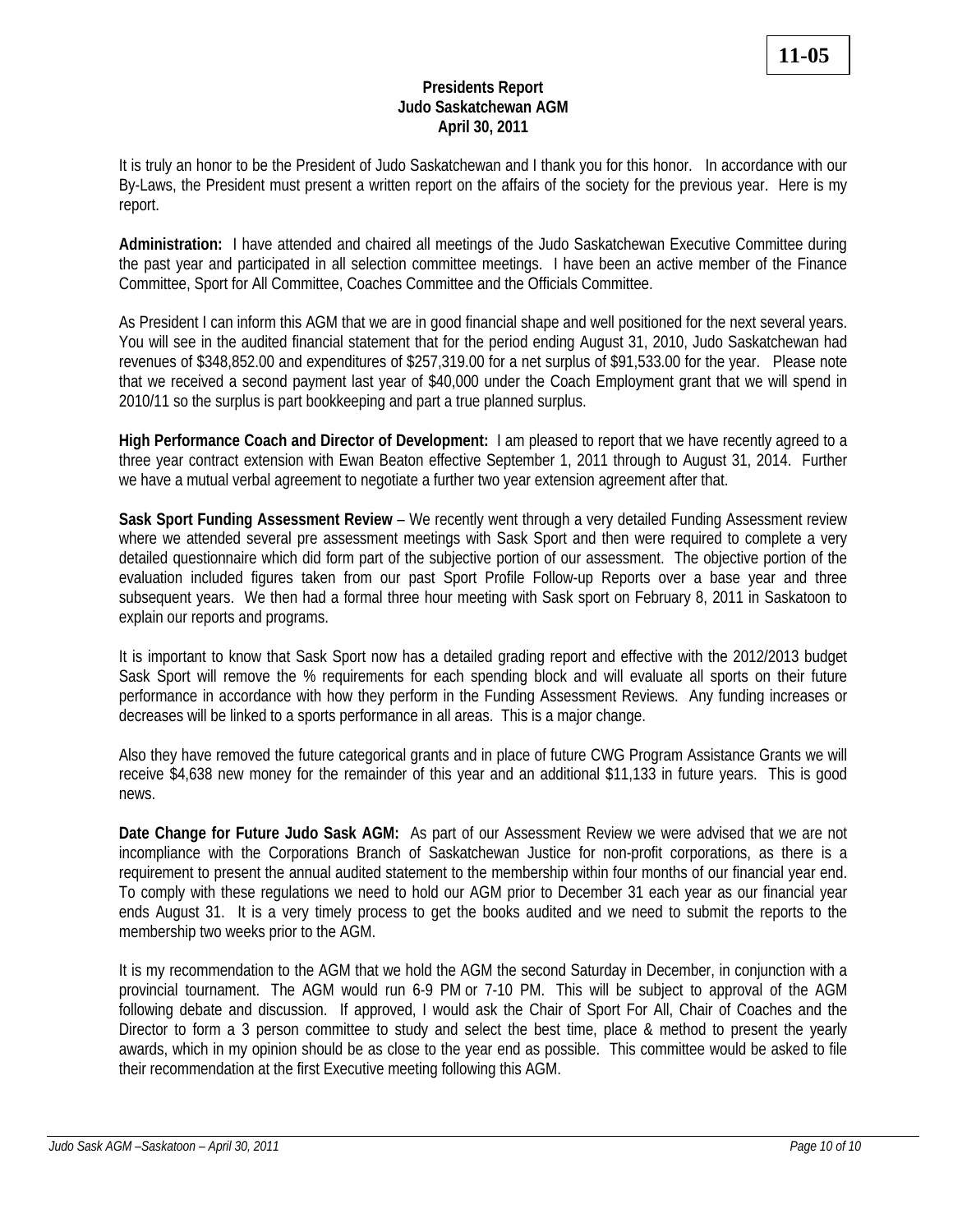**Registrations:** Both the Judo Canada & Judo Saskatchewan registrations are effective September 1 to August 31 each year.Therefore any judoka participating in an event after September 1st must be registered for the new season. Registration is becoming increasingly important and as a Provincial representative I am repeatedly called upon to verify and confirm registration when our athletes, coaches and referees participate at out of Province events. As a heads up we have been told we have had our last chance when it comes to athletes attending Que Open which will be Oct 8 & 9, 2011. If we do not have our competitors registered and the fees paid to Judo Canada prior to the tournament they will not be able to compete. The problem is a lot of Provincial Presidents certified their members were registered for the Que Open the last two years but the same names came up at the Ontario Open in November as not being registered. There will be no more second chances at out of province events. The same applies for Provincial events.

**NCCP** – As an organization we do not in my opinion put proper importance and support on NCCP coaching even though it is good practice, part of our evaluation criteria and we receive annual MAP funding of \$44 for each level 1 & 2 coach and \$88 per level 3 or higher.

A review of our past performance indicates that the last level 2 coach certified in Saskatchewan was in 2005 and since 2004 we have only certified three as a level 1 coach. This despite having offered one or two courses per year. This is not a reflection on the past NCCP chairperson. I recently met with Ewan Beaton and asked him if he would assume overall responsibility NCCP, in addition to his role as a Master Learning Facilitator. This would be similar to Judo Canada where Andrzej Sadej is responsible for NCCP. Ewan agreed and the Executive approved. Ewan has since completed the process to have five coaches certified.

Please note that Judo Saskatchewan has previously ruled that a paid employee may not run for elected office, therefore I recommend we do not fill this position at the AGM and have our current High Performance Coach and Director of Development coordinate and administer the NCCP program as part of their duties.

Canada Winter Games 2011 – We have now completed another four year CWG cycle and achieved five medals which were the highest of all Sask Teams in 2011. We had a clearly documented plan based on revenues of \$312,174 over four years. The revenues included \$47,273 in athletes tax, \$100,368 from general revenues; \$60,000 from Canada Games Building Dreams and Champions Legacy Fund; \$60,000 from Sask Sport Coach Employment Grant; and \$44,533 from Sask Sport program grant. I am very pleased to report we have spent \$287,580.53 to date and have yet to pay \$24,801.15 (coach's salary) for total expenditures of \$312,381.68 leaving us with a deficit of \$207.68 after four years. We have since received an additional \$4,638 in funding for the remainder of this year so the \$207.68 is covered.

**Future Games:** We are included in the following upcoming games:

**2014 Sask Winter Games –** The 2014 SWG will be for U16 on the day of the games which is the same as 2010 and we need to ensure we fill at least 66% of our teams for the 2014 Sask Winter Games or we will lose our spot in these games as we did not have our required 66% participation level in 2010 and we are deemed "at risk" to maintain our spot in the games. This will take more work and a combining of some of the weight divisions that we historically can not fill from the 9 districts.

**Western Canada Summer Games 2015 –** The age division for 2015 WCSG will be U17 including U15 athletes.

**2015 Canada Winter Games –** We are not yet assured that judo is in for 2015, but we are extremely optimistic. The 2015 CWG will be U20.

**Committees:** I must thank our Webpage Editor and Registrar for the countless hours they put in to provide the membership with a strong service and both do very well.

Coaches Committee: The Chair of Coaches holds a very busy and complex portfolio including attending trainings, all selections, administering the Excellence Program (previously Sask First) and is responsible for the overall development of our high performance athletes. We have a very busy four (4) years coming up. In addition to our normal programs we need to develop coaches and athletes for the 2014 Saskatchewan Winter Games, the 2015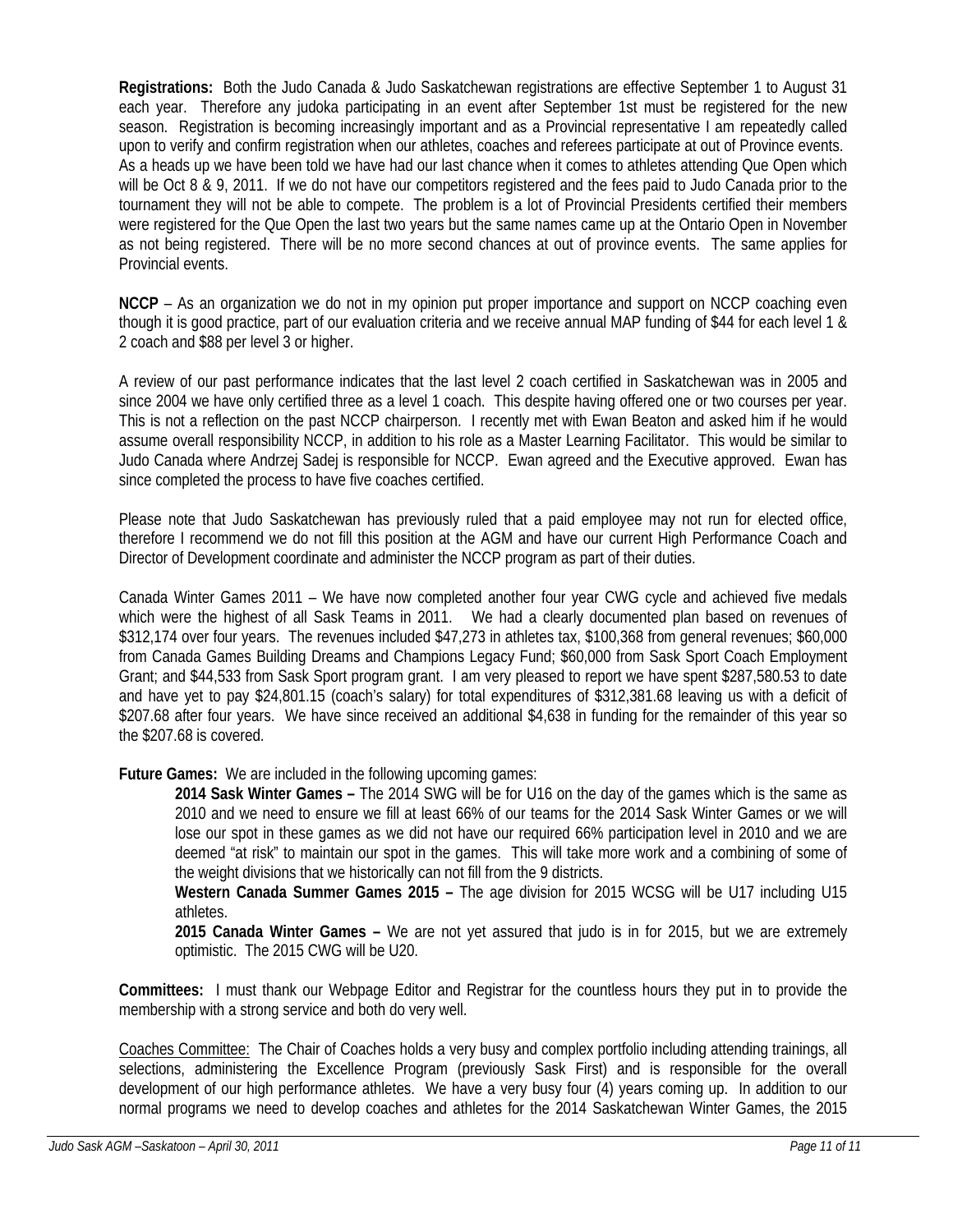Canada Winter Games and the 2015 Western Canada Summer Games. I will be asking the Chair of Coaches to add at least two new members to the Coaches Committee, one of which must be female, in order to assist with the responsibilities of the committee which are more than one person can reasonably handle. The committee members must be willing to be active in more than name only.

Sport For All Committee: This committee works very hard and in addition to other duties, facilitates two major camps per year with our annual Summer Camp 2010 being on of the most highly attended ever. We are always in need of volunteers at these events.

Grading Board: I am pleased with the work of the Grading Board, but concerned with the high number of members currently on this board. Moderation in the number of members appointed must be considered.

Referee Committee: Following the 2010 AGM I spent a lot of time working with the Provincial Officials where we created a three year Long Range Plan and submitted a budget and profile for the next two years. The plan can be found on our webpage and addressed the Officials report from Sask Sport and our needs/realities and the profile works very closely with both the Chair of Coaches and Chair of CWG committees to participate in the same events. The Executive approved both at the July 2010 Executive meeting and in November Robb Karaim took over as Chairperson of this committee.

Kata – I am happy to report that Kata is slowly taking on more activity is Judo Sask. I stopped in at a recent Saturday kata clinic at the Saskatoon YMCA and was amazed to see close to 20 people in attendance. I note several clubs now have regular kata classes and there will be regular upcoming seminars. Pat Pattison has taken on the Leadership role to promote kata within Judo Saskatchewan. I note Pat Pattison & Blair Doige will represent Saskatchewan and compete at the upcoming National Championships in Edmonton.

I respectfully move acceptance of my report.

T.V. Taylor

## **Vice Presidents Report Judo Saskatchewan AGM April 30, 2011**

**11-06**

My first year as Vice President was a good year. I was involved with almost all of the executive meetings and conference calls but did have to miss a few due to personal commitments. I did have one incident arising from Summer Camp which was passed on to the Chair of Investigations. It was then passed on to the head coach of the judo club to handle the matter due to both athletes being from the same club.

I am currently involved with organizing a Judo Saskatchewan Golf Tournament as a way to try and help our organization raise some funds from outside sources. We have a golf course and are currently seeking sponsors to donate prizes or become a hole sponsor. I am confident that we will be able to hold a successful tournament.

I would like to thank my fellow executive members for making this an enjoyable term and I look forward to serving the members of Judo Saskatchewan in the future.

I respectfully move acceptance of my report. Logan Thiessen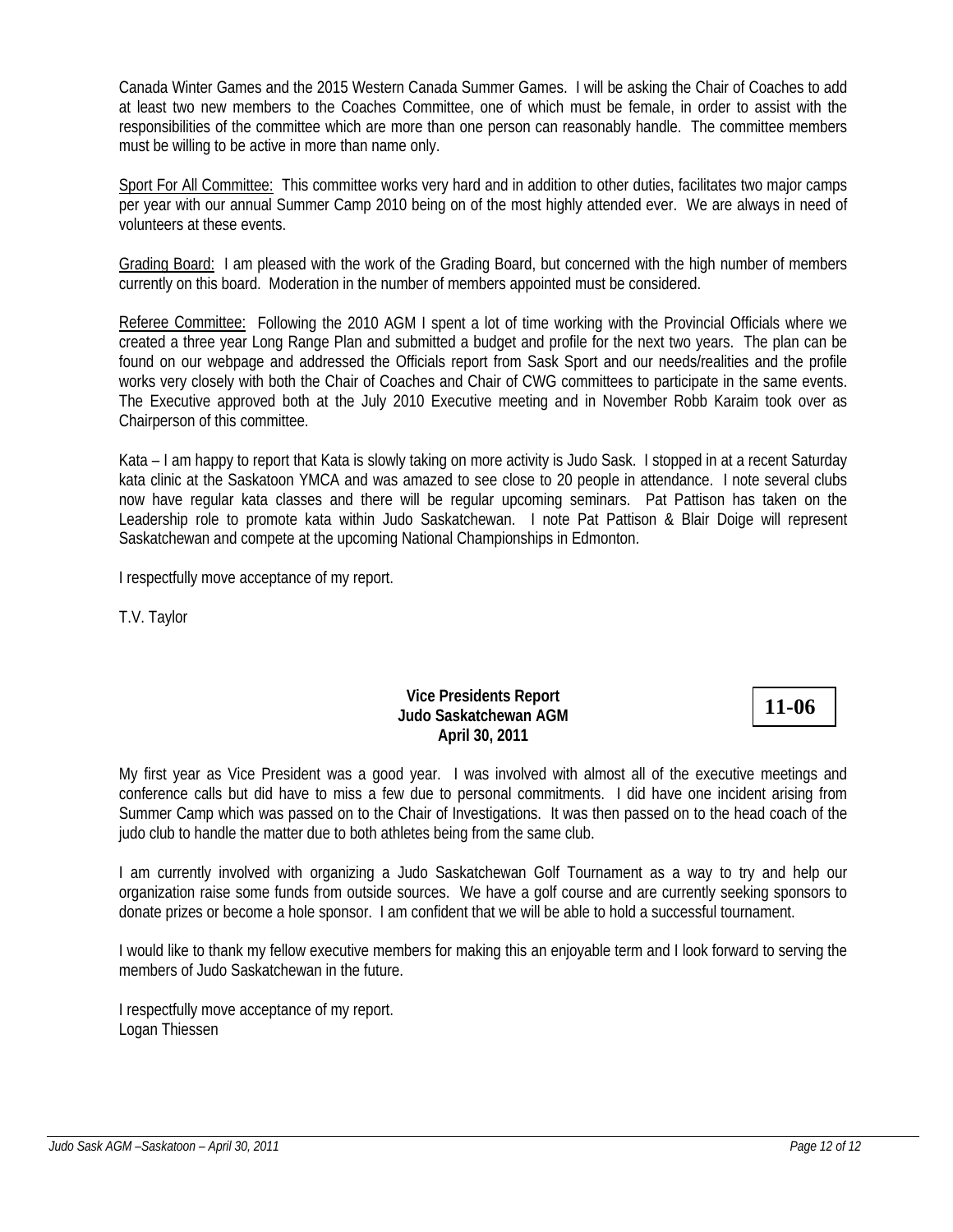## **Treasurer's Report Judo Saskatchewan AGM April 30, 2011**

Since taking over the duties of treasurer on November 6, 2011, I have prepared the books for audit. A copy of the audited financial statements for the fiscal year ending August 31, 2010 is attached to my report.

Currently the positions that have signing authority are the President, Chair of Finance and Treasurer. The Judo Saskatchewan bylaws require two out of the three signatures on cheques written on the organization's bank account.

On January 24, 2011 an application was made to the Corporate Registry of Saskatchewan to officially register the name "Judo Saskatchewan" for the sole use of Saskatchewan Kodokan Black Belt Association Inc. On January 28th, 2011 we received our Certificate of Registration. This registration was necessary to comply with new banking regulations.

I respectfully move acceptance of my report.

Sandy Taylor

**11-08**

## **Chair of Finance Report Judo Saskatchewan AGM April 30, 2011**

I would like to start off by thanking all the great people I have had the privilege to work within Judo Sask the last couple of years. The dedication all of you make to this sport helps to strengthen the whole organization.

The MAP grant was much better received this year. We had tremendous response from the clubs, with more requests for funding than funds to go around. There seemed to be a great need for mats this year with 92 new mats coming into Judo Sask. Of these 74 went into our trailer.

Just a quick reminder that we ask that the MAP grant follow-up report be submitted by June 30 2011.

This winter we were notified that we would be receiving additional funding from Sask Sport. We received \$4638 for the 2010/11 season and will receive \$11133 for each season up to and including 2014/15.

We have also received the details of the new funding model for Sask Sport. All sports will be evaluated on their performance in several areas. These range from management to team competition results. Our current funding level will be used as a base and adjusted up or down depending on our evaluation.

T.V., Ewan, and I attended the evaluation interview in February after T.V. had filled out the questionnaire. As of this date we have not received word of how our organization faired.

Like most groups our plans are limited by our pocketbook. This past year we have spent a great deal of time discussing ideas for raising additional funds. We are deeply reliant on Sask Sport for funding. Any funding that we can generate on our own could go towards improved programs within the province. Several ideas have been considered, and we are going ahead with the golf tournament this year which I hope everyone can support. If anyone has any ideas or expertise in the fundraising area please bring it forward.

I have attached a copy of the Revenue and Expenditures from the past year ending Aug. 31/2010.

Respectfully Submitted, Greg Seib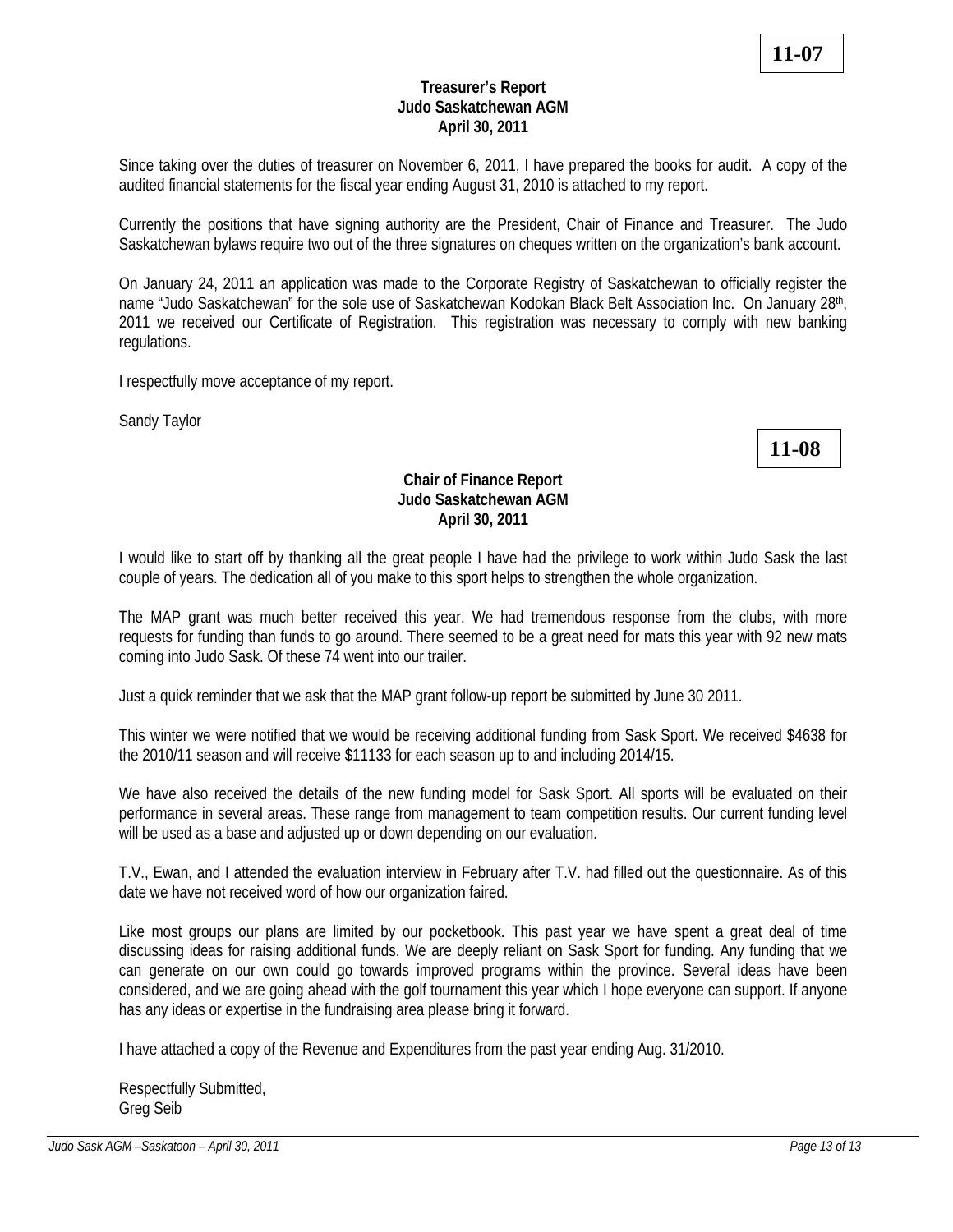#### **Athlete's Representative Report Judo Saskatchewan AGM April 30, 2011**

It's been an honour being the athlete's rep for the 2010-2011 judo season. It's been a great year and the athletes have made my job very easy.

This year I've started a Facebook group only accessible to Judo Sask. athletes. The goal of the Facebook group was to enhance communication between athletes and the athlete's representative. The group is still fairly new but in a few years I can see this group becoming a great forum for all Judo Sask. athletes. If you are an athlete and would like to be added to the group, please contact me at judo\_machine@hotmail.com and I will gladly include you in the forum.

This year I have attended:

| Summer Camp - Outlook             | Aug. 8-15, 2010     |
|-----------------------------------|---------------------|
| Coaches Retreat - Moose Jaw       | Sept. 18 & 19, 2010 |
| P.A Training Camp                 | Sept. 25 & 26, 2010 |
| Quebec Open - Montreal            | Oct. 8-12, 2010     |
| CWG Camp - Moose Jaw              | Oct. 23-24, 2010    |
| Saskatoon Tournament              | Nov. 6, 2010        |
| CWG training Camp - Moose Jaw     | Dec. 17-19, 2010    |
| Winter Camp - Watrous             | Jan. 7-9, 2011      |
| Sask. Open Tournament - Regina    | Jan. 22, 2011       |
| Sask. Open Team Training - Regina | Jan. 23, 2011       |
| CWG - Halifax, NS                 | Feb. 23-26, 2011    |
| Moose Jaw Provincial Tournament   | Mar. 5, 2011        |

I move acceptance of my report

Andrew Yuen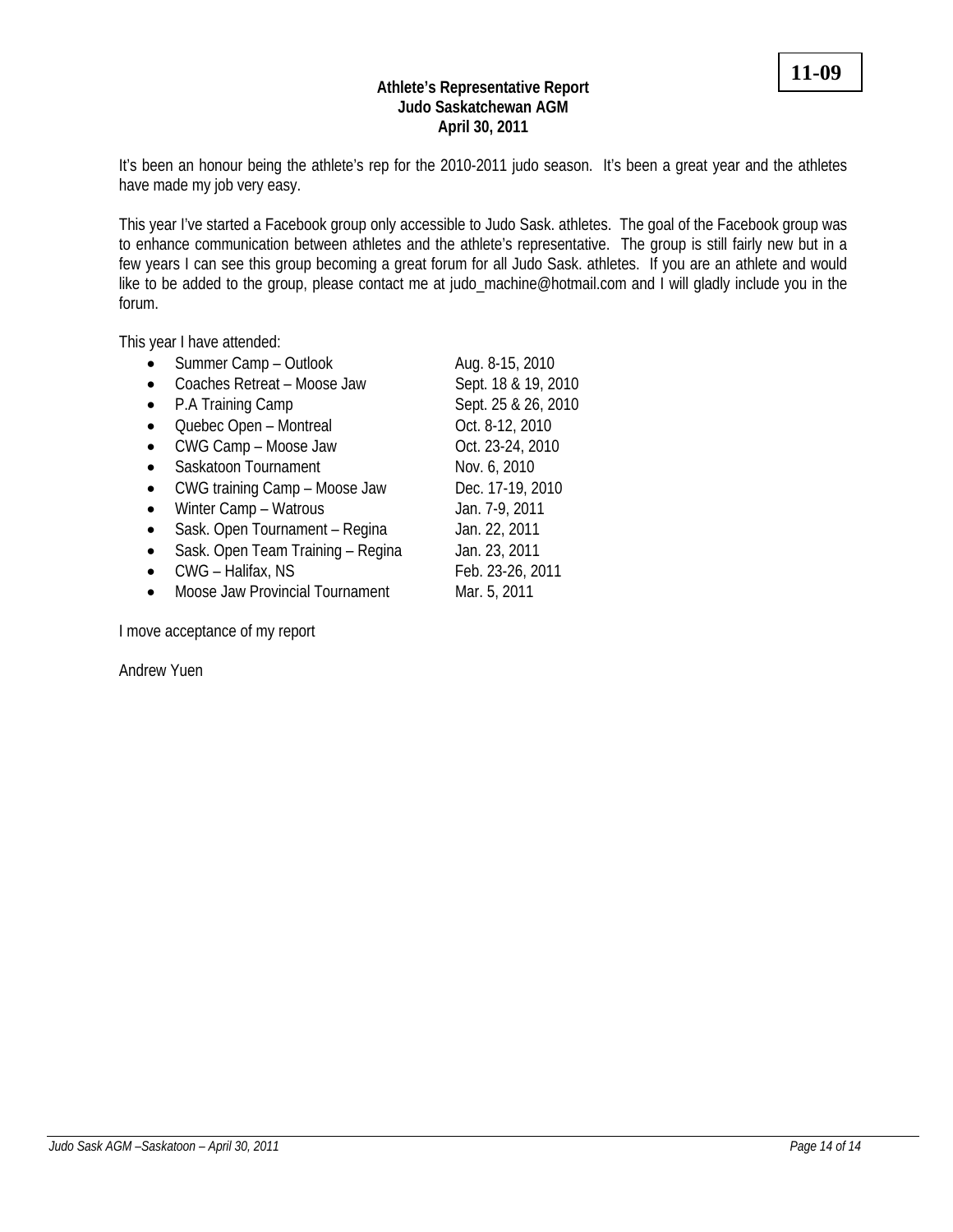## **Registrar's Report Judo Saskatchewan AGM April 30, 2011**

During the year we had twenty clubs register, two are new and one did not register this year. Our membership is below that of the last two years, with the decrease found in Ka-Newonaskasehtew not registering this year. Our Yudansha numbers increased by six. Of the 730 members registered this year, 228 have reached the age of 18 and are eligible to vote and run for office with Judo Saskatchewan.

|                                  | 2009-2010    |                | 2010-2011      |                |
|----------------------------------|--------------|----------------|----------------|----------------|
|                                  | Mudansha     | Yudansha       | Mudansha       | Yudansha       |
| Avonhurst (Regina)               | 24           | 2              | 32             | 2              |
| <b>Battleford</b>                | 30           | $\overline{2}$ | 51             | $\overline{2}$ |
| <b>Bridges (Saskatoon)</b>       |              |                | $\overline{2}$ | 1              |
| Ju No Ri (Watrous)               | 41           | 7              | 39             | 7              |
| Ka-Newonaskasehtew<br>(Gordon's) | 28           | 1              |                |                |
| Kenshukan (Prince Albert)        | 44           | $\overline{4}$ | 23             | 6              |
| Koseikan (Moose Jaw)             | 114          | 9              | 98             | 10             |
| Lloydminster                     | 101          | 6              | 107            | $\overline{4}$ |
| LaRonge                          | $\mathbf{0}$ | $\overline{4}$ | $\overline{0}$ | $\overline{4}$ |
| <b>Melfort</b>                   | 13           | $\overline{2}$ | $\overline{0}$ | 1              |
| <b>Meadow Lake</b>               | 3            | $\overline{0}$ | 3              | $\overline{0}$ |
| Pense                            | 38           | $\theta$       | 46             | 1              |
| Prairie Spirit (Saskatoon)       |              |                | $\overline{2}$ | $\overline{2}$ |
| Regina Y                         | 42           | $\overline{4}$ | 28             | 5              |
| South Corman Park<br>(Saskatoon) | 33           | 5              | 37             | $\overline{1}$ |
| Senshudokan                      | 47           | 1              | 49             | $\overline{2}$ |
| Saskatoon Y                      | 43           | 14             | 45             | 15             |
| <b>Stanley Mission</b>           | 26           | 1              | 18             | $\mathbf{0}$   |
| <b>St Brieux</b>                 | 9            | 1              | 15             | 1              |
| <b>Swift Current</b>             | 20           | 3              | 27             | $\overline{3}$ |
| <b>Vibank</b>                    | 32           | $\overline{2}$ | 34             | 1              |
| <b>Totals</b>                    | 688          | 68             | 656            | 74             |
|                                  |              | 756            |                | 730            |

Judo Canada has once again changed their format for registering. On speaking to Adrien Landry, this is the format that they will be using in years to come. I feel that this format is easier, as the fees are calculated automatically according to birth year.

I took over Registrar in the fall of 2010 and had a steep, fast learning curve. On the Judo Sask web site, under the Forms link, I have provided an FAQ document. It should answer most of your registration questions. I have also provided a Belt Promotion Form. It is very similar to the old form, with a couple of minor changes. The other thing I ask is that all registration monies be sent to the Registrar. It will help me keep better track of fees received.

I enjoyed my short term as Registrar and will gladly let my name stand for the remainder of the term.

Respectfully submitted, Kate Schneider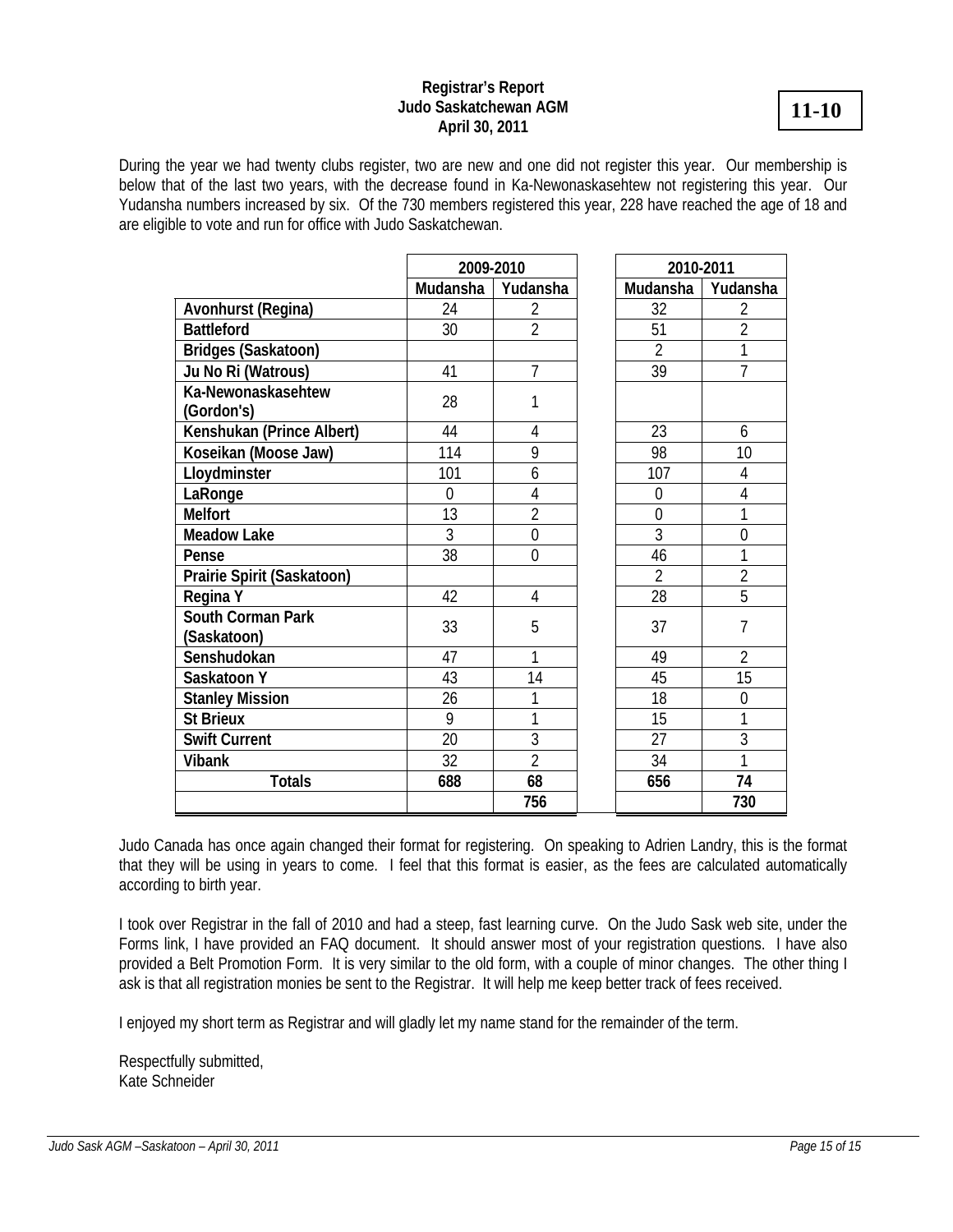## **Sport for All Report Judo Saskatchewan AGM April 30, 2011**

The Sport for All Committee of Judo Sask has had another busy and successful year.

## Winter Camp Jan. 7-9, 2011

Winter camp was held at Watrous Winston High School. This years camp had lower numbers than previous years but the camp was informative and a lot of fun. The lower numbers were due to a number of reasons,--change of dates, Athletes at Montreal training camp being two of the reasons. This year we focused on local advanced athletes to do some of the instructing under the guidance of Judo Sask head coach. Bishop Sommerfeld, Paul Yuen and Nichelle Stever provided instruction during the winter camp. Thanks go to the volunteer help at this camp: TV Taylor, Darlyn Hunt, Winnie Frank, Nicole Powiakiwski and Blair Taylor.

#### Cresting Program

Thank you to Kelly Sieb who continues to take care of the cresting program. She fielded several requests from clubs.

#### Sport for All/Goodwill Camp

The upcoming Sport for All/Goodwill Camp will be held in Moose Jaw the weekend of May 6-8, 2011. We are anticipating a good number of athletes as each club are encouraged to send three athletes (at least one female) per club. The athletes that are born in years 1998-2002 are welcome to attend. We are still hoping that we can recruit some volunteers for this weekend. We are planning to have approximately 30-35 athletes attend. This is a great first introduction to athletes before they attend either out of province tournaments or summer and winter camps.

#### Pizza Party

Sport for all had one pizza party after the Saskatoon YMCA tournament in December and the plan is to have one in Swift Current as well. I encourage everyone to attend these events as this is certainly a way to keep the financial costs down for families. Remember that white-orange belts attend for free and all others are \$5.00 a person.

#### Summer Camp

The summer camp held at LCBI in Outlook the week of August 8-14<sup>th</sup> was very successful with the camp being filled to capacity. It was a great week of judo and all the athletes enjoyed the carnival, swimming, campfires, soccer and a chance to make new friends and visit with old friends. A wonderful turkey banquet and dance followed—lots of great food and fun music and a fitting way to end a week of hard work by the athletes. The volunteers at the summer camp are critical to making the camp successful and I encourage everyone to volunteer some of their time to help out. Your support and time is always needed and we try to find a job that will make the week fun for you as well. We had athletes from Sask., BC, Alberta, Manitoba, Nova Scotia, Ontario and New Brunswick attend this years camp. Judo Sask should be proud of the wonderful reputation of this summer camp. Big thank you to the summer camp volunteers: Jean Morrison, Ron Morrison, Nicole Poliakiwski, Alisa Cipwynk, TV Taylor, Winnie Frank, Dana Thompson, Daryln Hunt, and Greg Seib.

This year's camp will be held on August 6-13 at the same location in Outlook. We are welcoming new (and the previous) volunteers to help in the various positions: kitchen, male and female chaperoning, registration, activity coordinator etc. Consider committing some time to this event – you will enjoy it.

This year we are fortunate to have Jason Morris as a guest coach. We have already started to receive applications and have had a commitment from Nova Scotia that Scott Tanner from Nova Scotia will be bringing six athletes. We have registered athletes from three other provinces as well already. Please note that we WILL NOT take late registrations as this can lead to being understaffed and confusion. We will be implanting a sign in registration that must be followed. We will also continue to have the NO cell phone rule in order. Also this year we will be having a fulltime medical person available at mat side.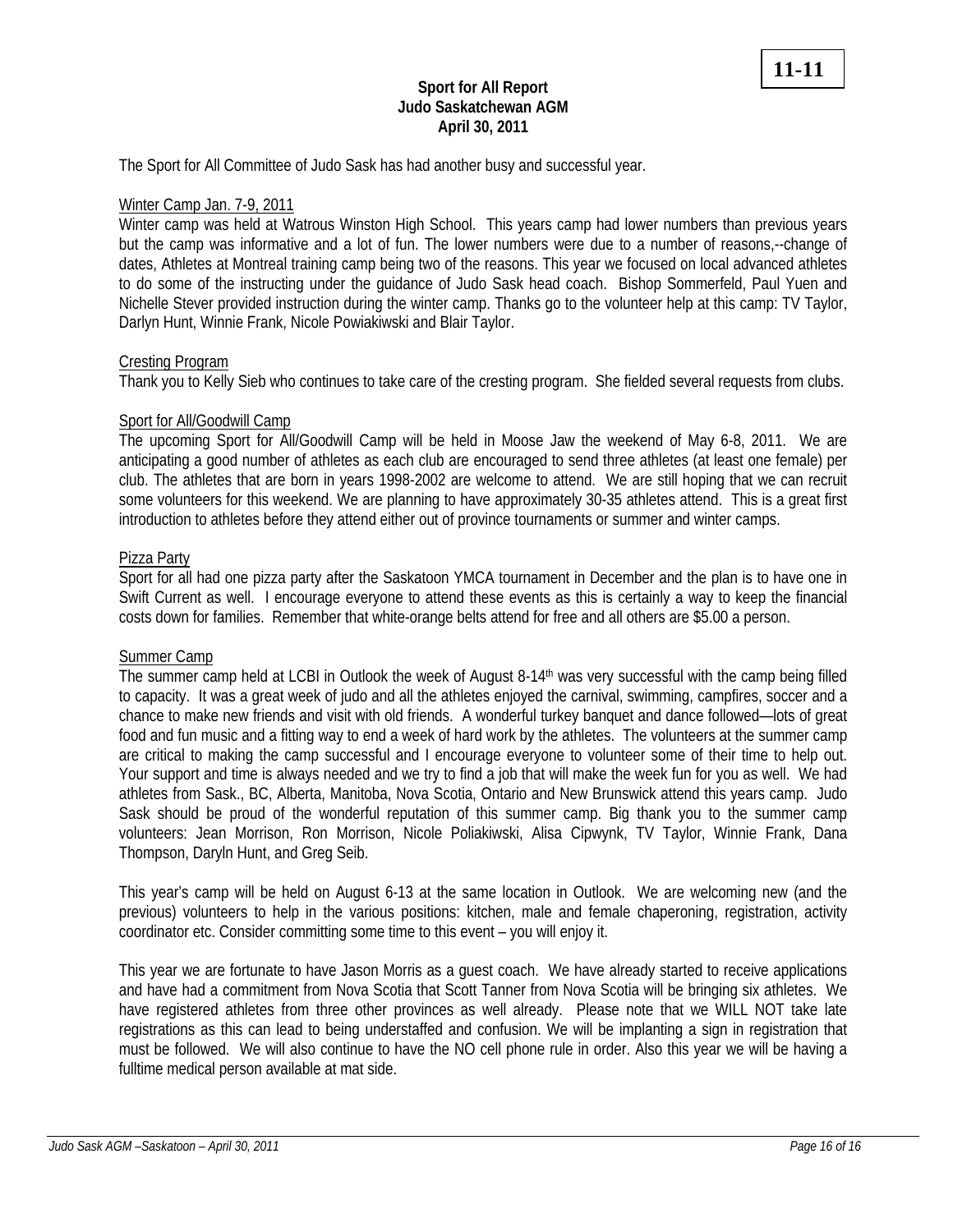Please note that this year you can send the younger athletes for a half camp. Coaches and parents please look at this option for your younger athletes – a six night summer camp with 110 plus athletes is not a great first overnight experience and can be quite overwhelming.

Please visit the Judo Sask website to review the Sport for All programs. I welcome the feedback that comes my way as to changes you would like to see in the Sport for All program. Please feel free to contact me about any of the programs within Sport for All by email **lynnschaan@hotmail.com** or by phone 306-477-1879.

Respectfully Submitted: Lynn Schaan

## **Chair of Coaches Report Judo Saskatchewan AGM April 30, 2011**

# **11-12**

In my role as Chair of Coaches I attended the following events this year:

Tournaments:

Saskatoon, Watrous, Moose Jaw, Regina (Senshudokan), and Edmonton

Trainings:

Saskatoon, Moose Jaw, Edmonton

I met as a member of the selection committee to design criteria for selections.

I met as a member of the selection committee to select athletes for senior nationals and veteran nationals.

I attended several executive meetings and via conference calls.

I move acceptance of my report.

Dan Orescanin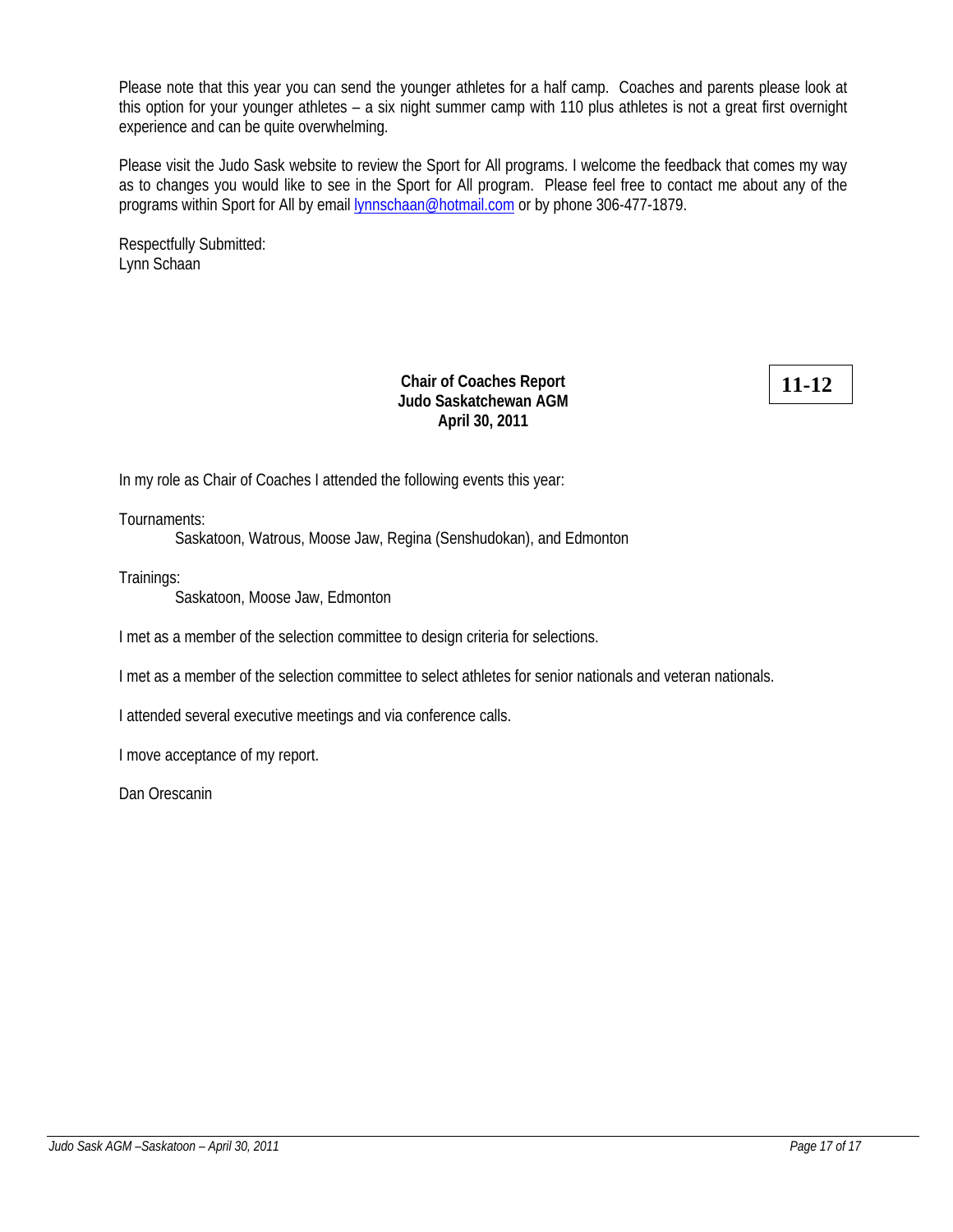### **High Performance Coach and Director of Development Judo Saskatchewan AGM April 30, 2011**

 I have been in the province for almost three years and the judo program is progressing and everyone in the system is improving. I would like to thank T.V. Taylor, Lynn Schaan, the Schaan family, Ralph Ibanez, the Seib family, all of the athletes and families for all of the help and direction. I would also like to thank the Judo Saskatchewan community who has made this an enjoyable year for me and my family.

I feel that Judo Saskatchewan is still developing at a steady pace and it is important that we always take the time to thank the volunteers, club coaches and parent groups that help keep this sport alive in this province. Judo Saskatchewan has a good group of people that are working hard and love judo. Judo Saskatchewan's environment is a positive, energized and productive which means that there is possibility of further growth and improvement. Growth needs to be on the forefront of Judo Saskatchewan's agenda; HOW DO WE GROW? It is important that all clubs focus their energies to improving their product, getting more judoka through the door and keeping for longer period of times. Judo Saskatchewan needs to get it membership over 1,000 members. The only way that this can happen is to have more judo clubs opening and/or having established judo clubs adding 10-20 members a year. Planning to add members and marketing judo programs have to be made in June or July of every year so it can be executed in September & October. All judo clubs need to challenge themselves to grow and find new exciting ways to get the word of judo out to the people in their communities.

During the year I have been able to visit all of the judo clubs a minimum of 1 time and 2 times budget permitting. This year we provided coaches with a DVD and Judo Canada LTDM Booklet at the coaches' retreat. (Coaching Judo to Juniors and 101 Judo Games) These DVD's are excellent tools to improve any judo program and Judo Saskatchewan is hoping that the coaches will use these DVD's to help advance their judo programs. The only way that Judo in Saskatchewan will improve is if the coaches dedicate themselves to improving themselves as coaches and judoka. It is important that all judo programs run in this province are at the highest level. It is very important that all coaches use the information from these valuable resources to make their programs better.

The athletes who compete at the national and international level need to take the attitude that Judo is a combat sport and there is no room for athletes who are soft mentally and physically. The goal is to have great athletes that have fun on the judo mats, work hard in school, are good people and dedicate themselves to their own personal excellence. We have good athletes but they need to be mentally stronger and need to get more experience which often takes many years. It is important that the athletes in Saskatchewan be the strongest and fittest athletes in the country – fitness and strength are the foundation to any competition performance. I will be encouraging the coaches, parents and athletes to invest time and money into working with a fitness/strength professional. Athletes need to be pushed, followed and be in a safe environment at all times and a personal trainer can provide this for the athletes. It does not make sense for parents and judo clubs to invest thousands of dollars into an athlete's development and competition travel if they are not fit enough to compete.

Since the 2010 AGM in Saskatoon;

- I participated in 124 judo club trainings/club visits;
- I ran 8 team trainings,
- I ran 5 training camps (summer, winter, CWG, CWG-MB/SK, Sports for All),
- I attended 4 in province competitions,
- I spent 53 days out of province on judo related events.

## **Competitions**

I attended the following provincial competitions in the 2010/11 season:

- Saskatoon Selection Competition, November 2010
- Saskatchewan Open, Regina, January 2011
- Moose Jaw Selection Competition, March 2011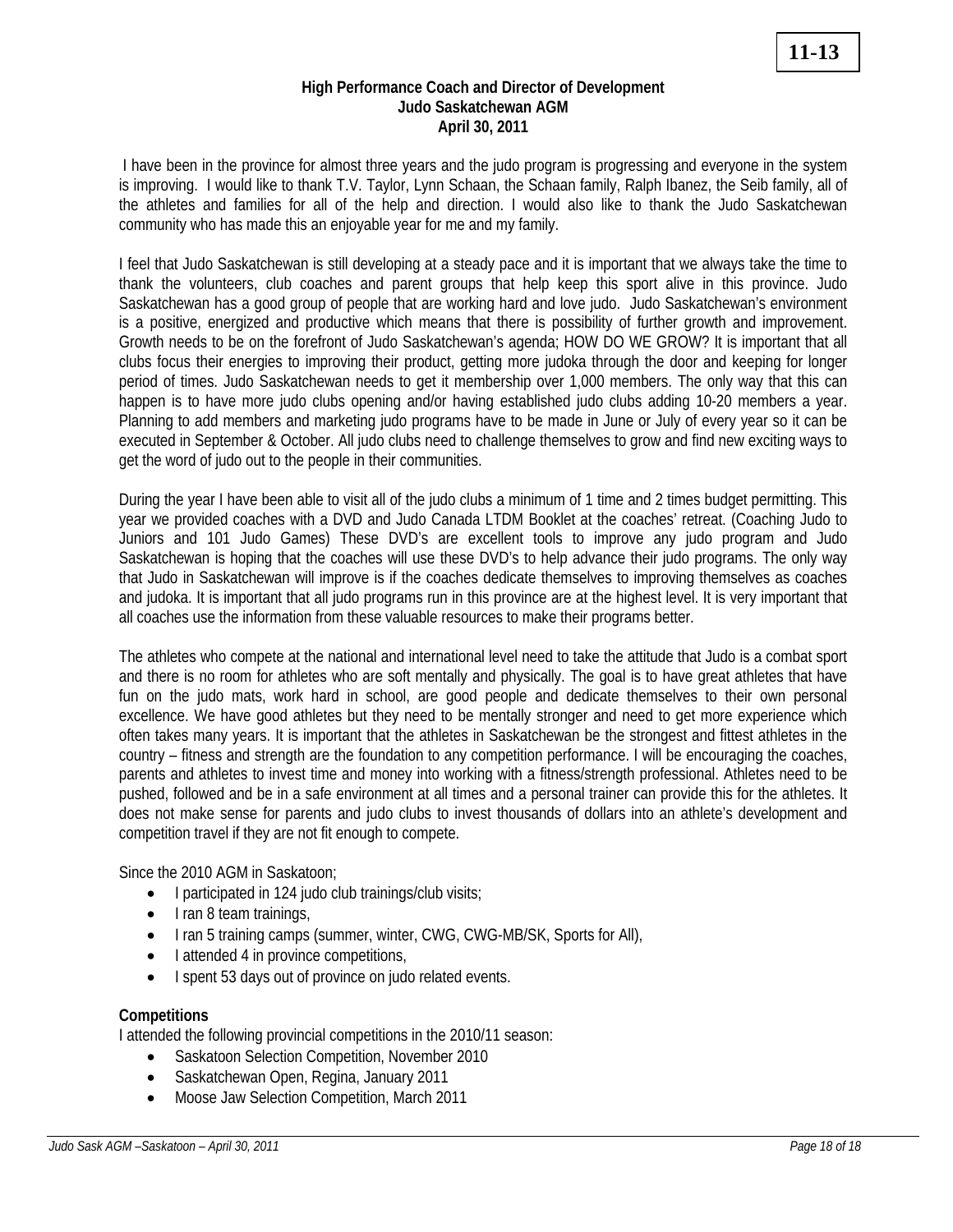• Provincial Championships, Swift Current, April 2011

I attended the following out of province competitions in the 2010/11 season:

- Senior Nationals, Jonquire, May 2010
- Junior Nationals, Lethbridge, July 2010
- Quebec Open, Montreal, October 2010
- Ontario Open, Toronto, November 2010
- Manitoba Open, December 2010
- Canada Winter Games, March 2011
- Thuringia Cup, March 2011
- Edmonton International, April 2011

## **Team Training & Training Camps**

- Senior Nationals Training Camp, Jonquire, May 2010
- Watrous Team Training, June 2010
- Junior Nationals Training Camp, Lethbridge, July 2010
- Judo Saskatchewan, Summer Camp, August 2010
- Prince Albert Team Training, September 2010
- Quebec Open Training Camp, Montreal, October 2010
- CWG Camp, October 2010
- Saskatoon Team Training, November 2010
- Upper Canada Training (following Ontario Open), November 2010
- Manitoba Open Team Training, December 2010
- Manitoba-SK CWG Team Training, December 2011
- Sask Open Team Training, Regina, January 2011
- Watrous Team Training, February 2011
- Moose Jaw Team Training, March 2011
- Edmonton International Team Training, April 2011
- Swift Current Team Training, April 2011

I have helped developed the following programs/events during the past season:

- A) Canada Winter Games Program
- B) Coaches Retreat
- C) High Performance Selection Criteria
- D) High Performance / Canada Winter Games Sport Science Program & Strength Program
- E) Saskatchewan Winter Games Schedule and Program
- F) Judo Saskatchewan Weekly Update Program
- G) Judo Saskatchewan CWG athlete Sponsorship program
- H) NCCP Programs

## **CWG:**

One of the highlights of the 2011 season was the Canada Winter Games were the athletes performed really well and they had some great performances. Saskatchewan had a small team but a strong team and they did not back down from any of their opponents. There were a total of 9 athletes who attend the games in Halifax; Judo Saskatchewan had 5 x podiums; 1 x 4<sup>th</sup> place; 1 x 5<sup>th</sup> place and one athlete who did not get out of their pool but had a great performance against the gold and silver medalist.

Thank you

Ewan Beaton

Judo Saskatchewan High Performance Coach and Director of Development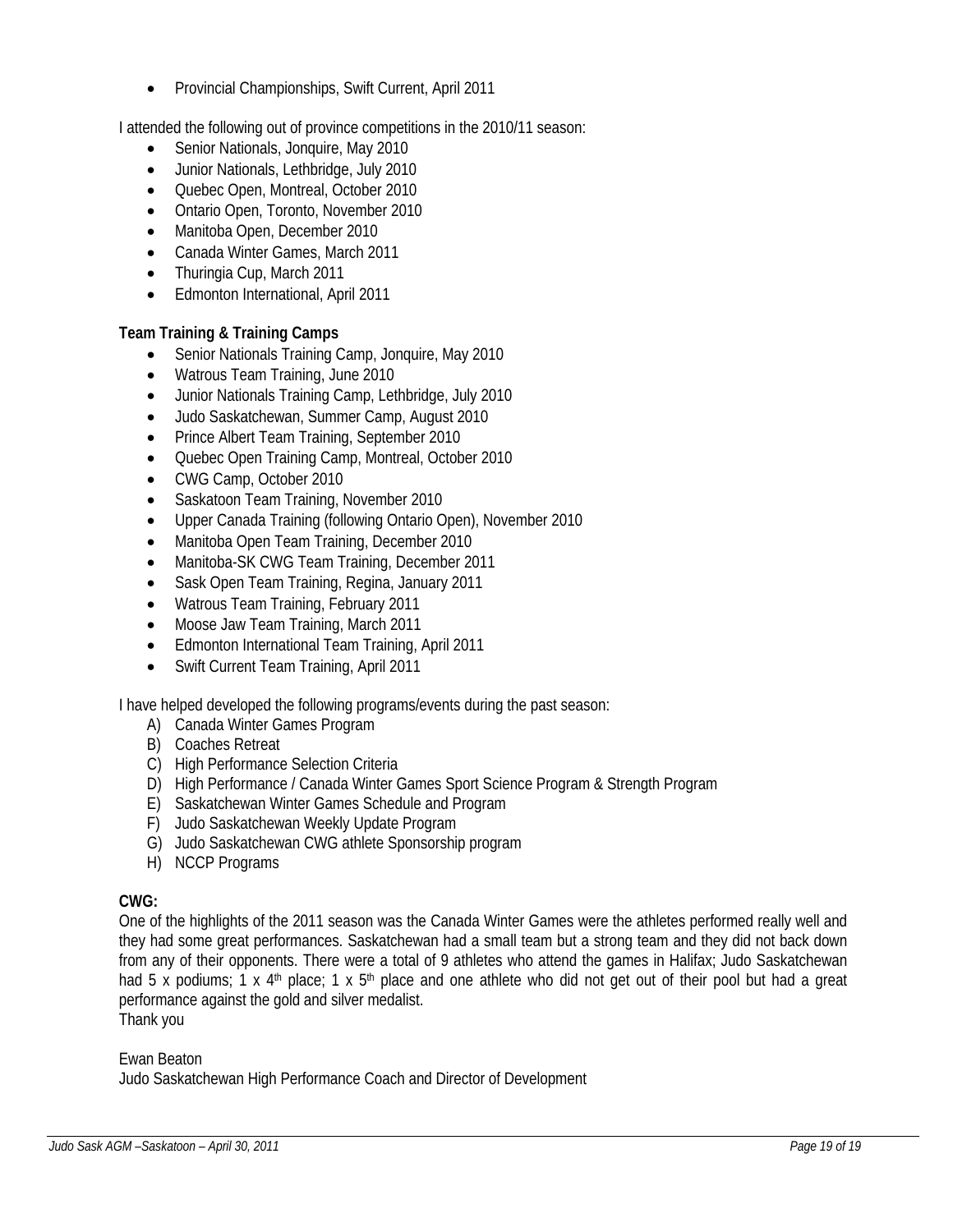## **Grading Board Report Judo Saskatchewan AGM April 30, 2011**

**11-14**

The following are the present Judo Saskatchewan Grading Board Members:

Robb Karaim, Chairman (Yondan) Lloyd Keller, Past Chair (Yondan) Robert Beaumont, (Godan) Allan Few, (Godan) Brian Cook, (Godan) **Pat Pattison, (Yondan)** John Renouf, (Sandan) Kate Wittman (Sandan)

I would like to thank former member, Jim O'Sullivan for his past service to the Judo Sask Grading Board.

A minimum of three (3) grading board members are required for a grading.

The Judo Canada syllabus states that we must hold at least two Provincial Gradings per year. Gradings and Kata Clinic dates will try to be set in accordance with the Judo Sask Schedule of events, in efforts to avoid conflicting events.

Judoka must be a registered member in good standing with Judo Saskatchewan for the period of time they are claiming to be active. Judo Canada National Grading forms are completed in full (by the candidate and their sensei) and the required points and conditions must be met to qualify.

The Provincial Grading Board hosted two gradings since the last AGM.

The spring grading was held at the Regina YMCA on June 5, 2010. The following members were graded.

| <b>SHODAN</b>  |              |  | <b>SANDAN</b>        |
|----------------|--------------|--|----------------------|
| Ray Martin     | Bob<br>EVOV  |  | <b>Brady Burnett</b> |
| Andrew MacLeod | Keon Burnett |  |                      |

The fall grading was held on December 11, 2010 at the Regina YMCA. The following judoka were graded.

| <b>SHODAN</b><br>◡<br>י ור                      | .<br>. .<br>.                   |
|-------------------------------------------------|---------------------------------|
| <b>A</b> 11<br><b>Nicole</b><br>wck<br>γ∪N<br>- | $\sim$ iolor<br>Ш<br>eluei<br>w |

Two other members of Judo Saskatchewan were also graded this past year. Provincial Coach Ewan Beaton attended a national kata clinic in Montreal during the World Master Championships and received his Godan. The PGB received permission and sent Brian Cook to Winnipeg where he successfully passed his Godan grading.

Judo Saskatchewan had two kata clinics for the Judo Saskatchewan membership. These clinics were done at the Saskatoon YMCA and at no cost to those who attended.

These clinics were put on by Grading Board member Pat Pattison with much appreciated assistance from his Uke Blair Doige. Both clinics were well attended. Spring 2011 Grading:

Scheduled for June 11th at the Saskatoon YMCA. Check Grading Notice for requirements.

The National Grading syllabus dated September 01, 2010 edition is the new syllabus approved by Judo Canada and all gradings will follow this protocol without exception.

Robb KARAIM Grading Board Chairperson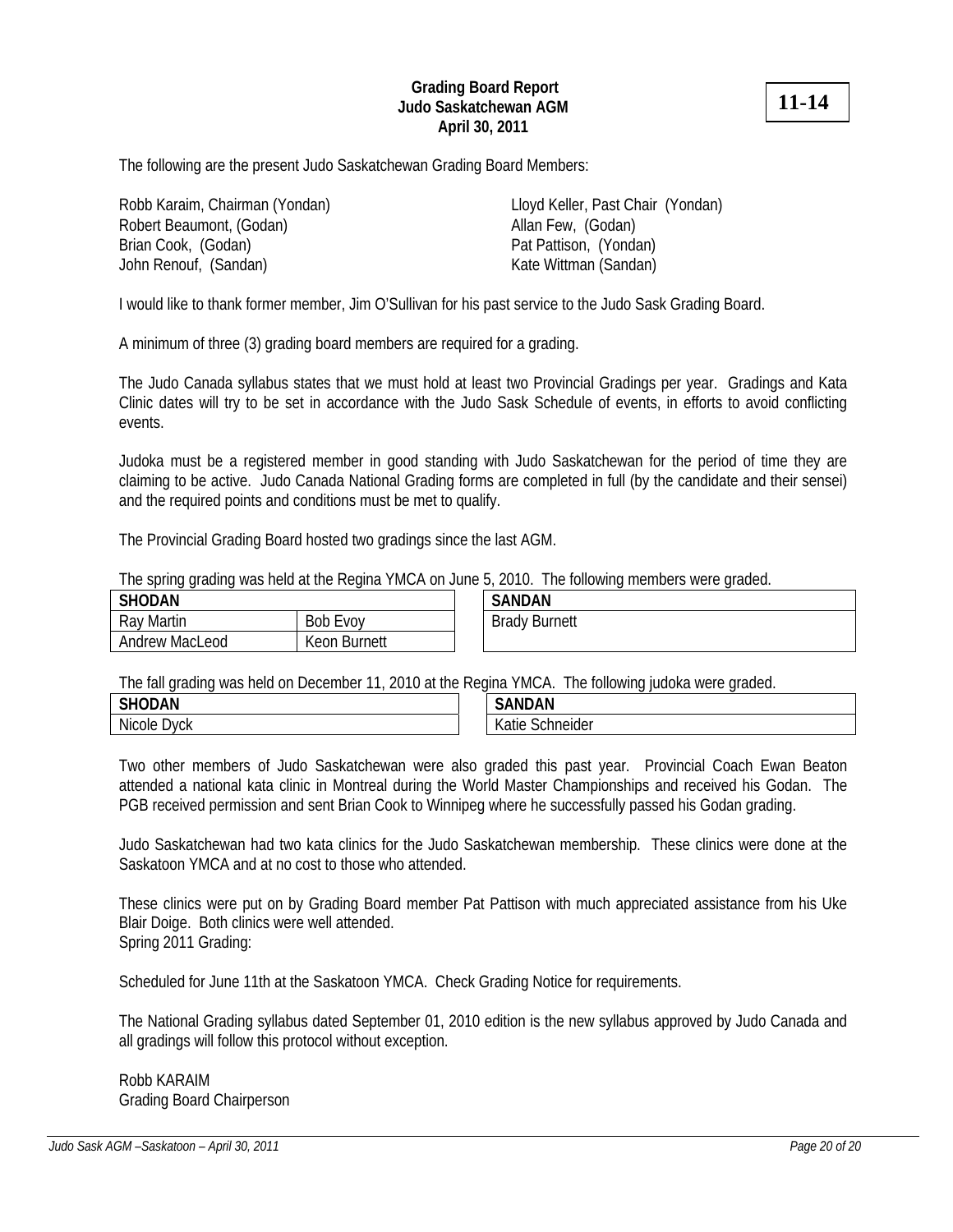## **Kata Coordinators Report Judo Saskatchewan AGM April 30, 2011**

The Kata Coordinator's position was newly created late in 2009 and although it is not an executive / committee position it has received funding and thus a report of its functions is recorded below.

Organized implementation of Kata into Judo Saskatchewan's curriculum was requested by the executive of Judo Saskatchewan in order to assist the provincial organization in its mandate to provide a "blueprint for the athletic & personal development of the participants" as per Judo Canada's Long Term Athlete Development model. (LTAD model)

## **"We recognize the importance of Kata in the sport of Judo and plan to study ways to better incorporate Kata into the organization."**

The kata committee consists of myself & Blair Doige and our written implementation of the program first appeared in September of 2010 on Judo Saskatchewan's web page. http://www.judosask.ca/kata.html

We started out with the intent of helping the membership to see kata in a different light than many participants had been viewing it before, with a mandate of using kata techniques, theories & methods in regular training & class situations to assist athletes of all ages to better prepare themselves for judo in general.

Although the kata committee is a separate entity from the Provincial Grading Board we work in close contact with the board by instructing kata clinics and seminars in order to assist members who plan to appear before the board for Yudansha (black belt) gradings.

Since the inception of the committee Blair & I have been involved in a number of events that have added to our knowledge of kata and we have endeavored to pass this information on to our members through monthly written submissions, a weekly scheduled class time at the Saskatoon Y. & various demonstrations & clinics.

-Nov 21/09 Provincial Grading Board sanctioned Nage no Kata clinic

-Jan. 9,10/10 - Attend Goshin Jutsu Clinic in Edmonton. Clinicians, Gord Okamura, Kelly Palmer & Ron Senda.

-March 19/10 Compete four kata at Edmonton International

-Apr. 10/10 Demonstration of Goshin Jutsu at Watrous Tournament

-May 1/ 10 Provincial Grading Board sanctioned Katame no Kata clinic, Saskatoon

-Aug.17/10 Compete three kata at World Masters in Montreal

-Nov. 13/10 Provincial Grading Board sanctioned Nage no Kata clinic

-Jan. 23/11 Conduct a Provincial Grading board sanctioned Ju no Kata (first set) seminar in conjunction with Sask. Open competition

Jan 28,29,30/11 Attend a Kodokan Kata Examiners seminar in Vancouver under sanction of Judo Canada's National Grading Board (Funded by Judo Sask.) Clinicians: Tadashi Sato 8th dan Taeko Nagi 7th dan.

-Apr. 1/11 Compete three kata at Edmonton International

-Apr. 9/11 Grading Board sanctioned Nage no Kata clinic

-Sep. 2010 - Apr. 2011 supply eight written submissions to the kata web page.

We would like to thank the executive of Judo Saskatchewan, the Sport for All Committee and Robb Karaim Judo Sask. Grading Board Chairperson for their support of this program. As well we thank Jim & Michelle Wiens for their web page & publishing skills which allow you, the members the opportunity to read our submissions.

Pat Pattison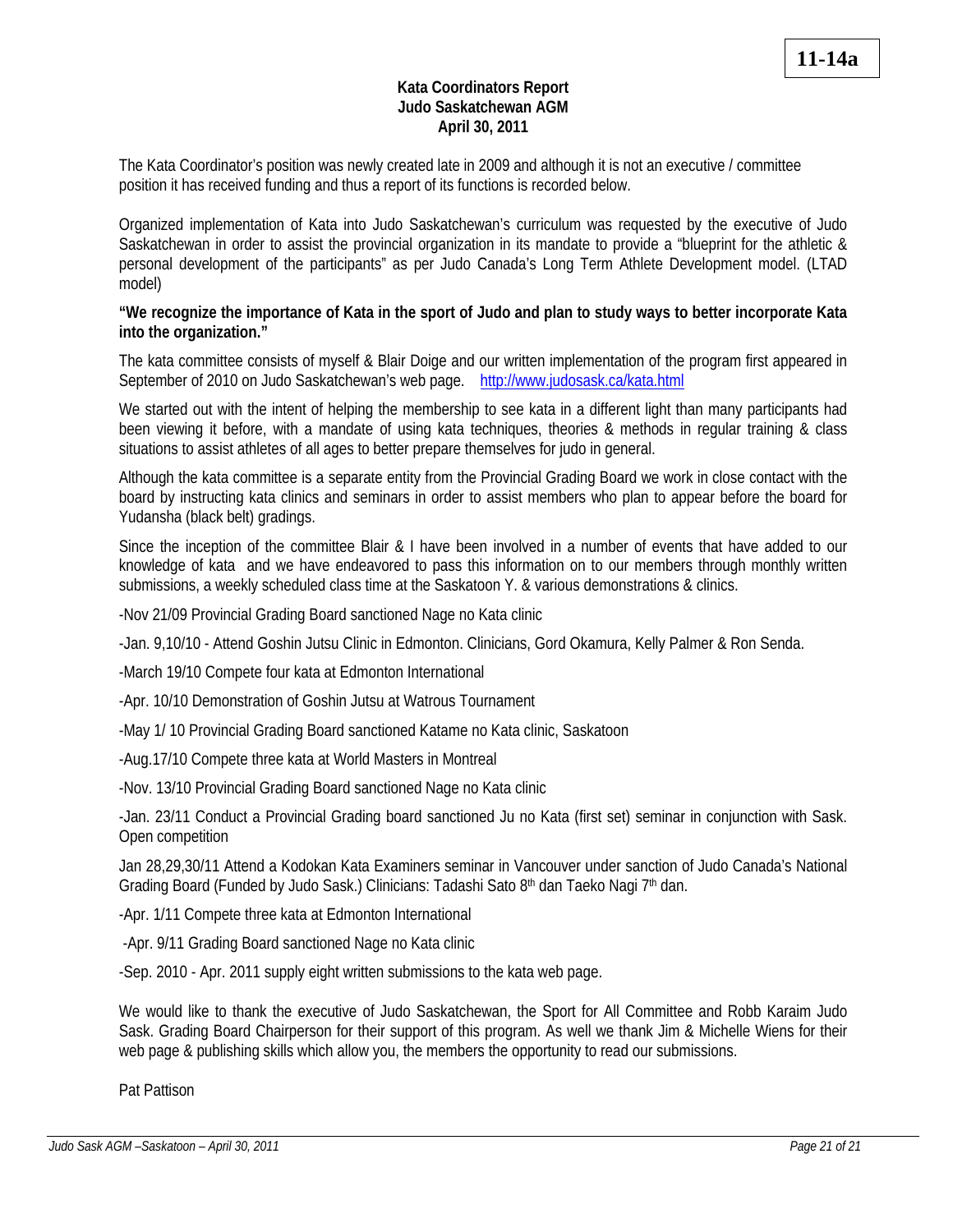## **Chair of Officials Report Judo Saskatchewan AGM April 30, 2011**

In November at the Saskatoon YMCA tournament, Judo Sask brought in the National Referee Chairman, Guy Sunada. Mr. Sunada put on a seminar the Friday night which was well attended by new and old referees. Mr. Sunada also attended the tournament and provided guidance and feedback on some of the senior referees aspiring to further their development.

Judo Sask currently has 64 listed referees and 42 were active this past season. These numbers are a bit misleading but promising in that we had 16 new referees come out and referee this year. The biggest area of growth is in the U13 and U15 age groups. These young referees have shown maturity and composure and I commend them for their efforts.

Here is the breakdown of each level – Total and Active:

|       |        |       | <b>National</b> |       |        |       | Provincial |       |        |        |        |               |        |  |  |  |  |  |
|-------|--------|-------|-----------------|-------|--------|-------|------------|-------|--------|--------|--------|---------------|--------|--|--|--|--|--|
|       |        |       |                 |       |        |       |            |       |        |        |        | <b>Novice</b> |        |  |  |  |  |  |
| Total | Active | Total | Active          | Total | Active | Total | Active     | Total | Active | Total  | Active | Total         | Active |  |  |  |  |  |
|       |        |       | ັ               |       |        |       |            |       |        | ◢<br>O |        | 10            | 16     |  |  |  |  |  |

The following successful promotions have occurred during the past year:

| <b>Provincial C</b>     | <b>Provincial B</b> | <b>Provincial A</b> | National C         | <b>National B</b> |
|-------------------------|---------------------|---------------------|--------------------|-------------------|
| <b>Blaine Chartrand</b> | <b>Blair Taylor</b> | <b>Kelly Seib</b>   | <b>Blair Doige</b> | Jeannine Yuen     |
| Neil Gendzwill          | Mike Horvey         |                     |                    |                   |
| Donna Mayer             | Keon Burnett        |                     |                    |                   |
| Ray Ferrence            |                     |                     |                    |                   |
| Ross Kostern            |                     |                     |                    |                   |

Referees who were selected by Judo Sask and traveled out of province this year.

Quebec Open - Robb Karaim Ontario Open - Jeannine Yuen Pacific International - Jeannine Yuen Edmonton International - John Renouf, Pat Pattison, Blair Doige, Robb Karaim

The following referees were selected by Judo Canada:

Canada Winter Games in Halifax, N.S. - Robb Karaim Senior Canadian Championships in Edmonton, AB - John Renouf Junior Canadian Championships in Sept. Iles, Que. - Robb Karaim

Robb KARAIM Chair of Officials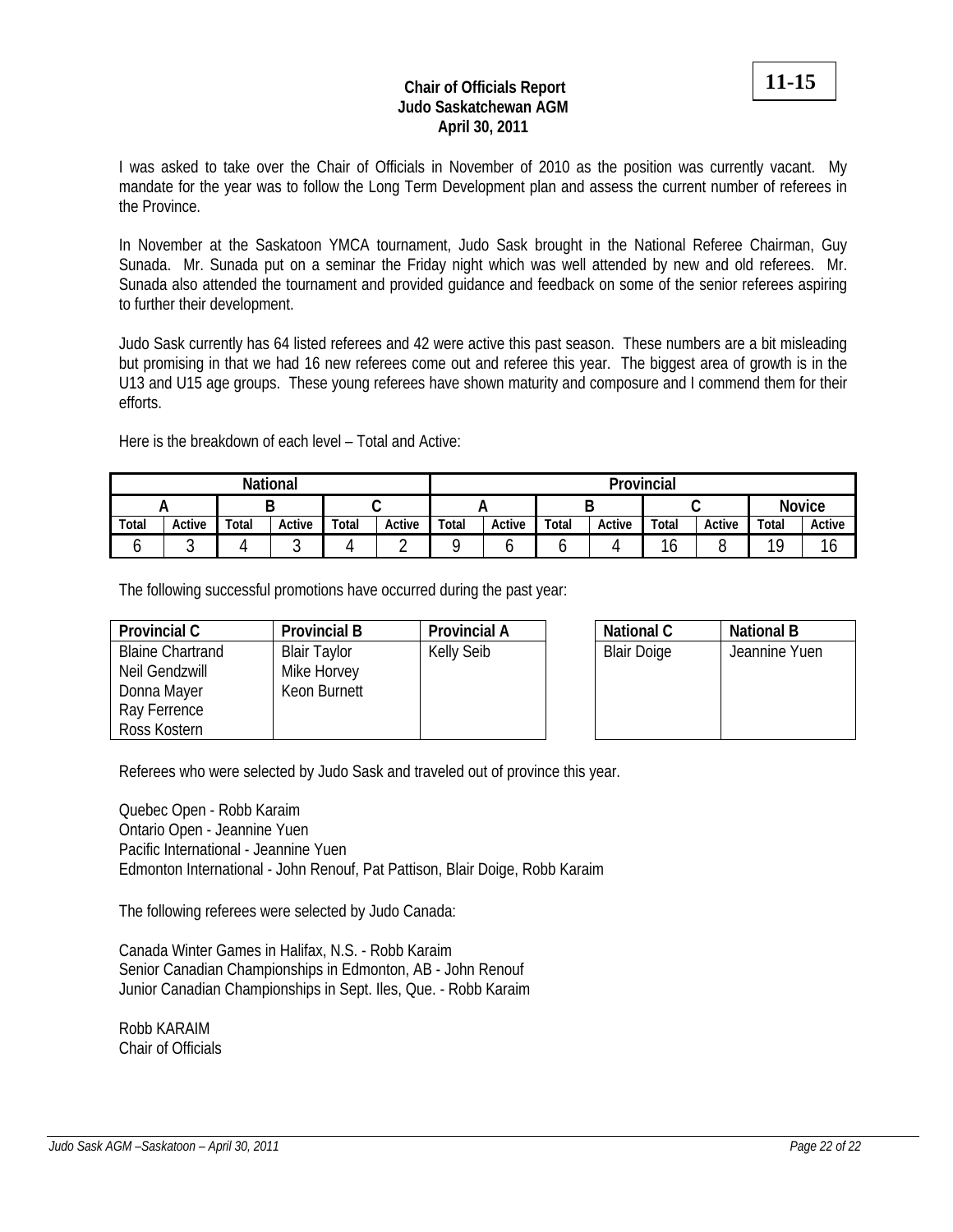# **11-16**

## **Chair of NCCP Judo Saskatchewan AGM April 30, 2011**

I have taken over as the chair person of the NCCP as of February 2011. After a review of the program and the certification process Judo Saskatchewan will be making some changes so we can certify coaches within a 1 year judo season. Judo Saskatchewan will hold a NCCP Dojo Assistant and a NCCP Dojo Instructor course every fall so we can create a program that will allow coaches who are interested in developing as a coach to be certified within a 2 year period to Dojo Instructor. Judo has an integrated NCCP program; meaning that potential coaches do not have to take additional multi-sport theory session to obtain their certification. (NCCP Certification for Judo is now a 1 stop shop + home work). Judo Saskatchewan would like to encourage all clubs to continue to certify coaches and to encourage young judoka to look to coach as a long term option for judo for life.

# **CERTIFIED COACHES**

| Chris Dornstauder       | Level 2 |
|-------------------------|---------|
| Dan Orescanin           | Level 1 |
| <b>Blaine Chartrand</b> | Level 1 |
| Mike Horvey             | Level 1 |
| <b>Blair Taylor</b>     | Level 1 |
| Ian MacDonald           | Level 1 |

Note: Special thank you to Kate Schneider in the transition and Ralph Ibanez for helping organize and run the courses.

Thank you

Ewan Beaton

Judo Saskatchewan High Performance Coach and Director of Development

NCCP Chairperson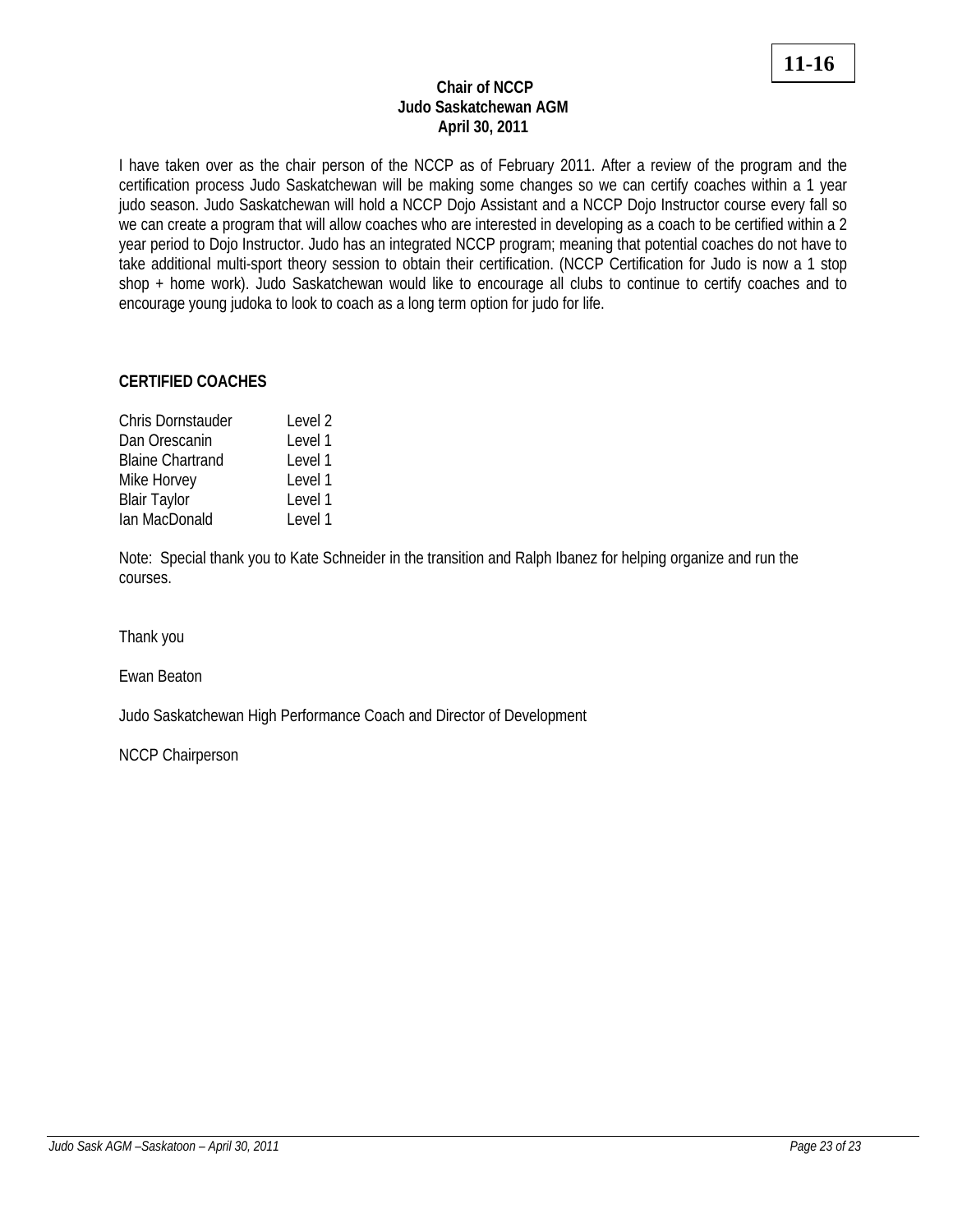**11-17**

To the Members of Judo Saskatchewan:

It's been a good year for our website. As you will see by the statistics below, our website is becoming more popular and a tool used more often.

As you are likely aware, the photos section of our website has not been updated in some time. If anyone has photos they'd like added to the site, please send them to me and I will get them up as soon as possible.

Here is a snapshot of the usage of our website:

#### *April 1, 2010 -March 28, 2011*

Total Visitors: 80,992 (increase of 16173 from last year) Monthly Average: 6,749 (increase of 1,348 from last year's average)

#### *Most commonly visited sections of the website (number of visits)*

 Events 5,404 Sask Open Tournament Notice 4,601 Club Listings 3,518 Results 3,268 Contacts 2,582 Coaches Corner 2,520 Contacts 2,125 Edmonton Tournament Notice 2,210 Photos 2,193 Grading 1,965 Canada Winter Games 1,927 Forms 1,773 Grading Syllabus 1,772 And interestingly enough, Ralph's Yogurt recipe is still popular with 353 views!

#### *How people get to our website:*

No Referral (meaning they typed in the address themselves 69,076)

This is an increase of 20,669 times that our website has actually been typed in over last year. The branding of our website, www.judosask.ca is becoming more well known and more respected each year. Google Search (3,330)

 Bing search (372) Yahoo Search (187)

If anyone has any suggestions of things they'd like to see, or changes to the existing information, please let me know and I will do my best to get it done.

Michelle Wiens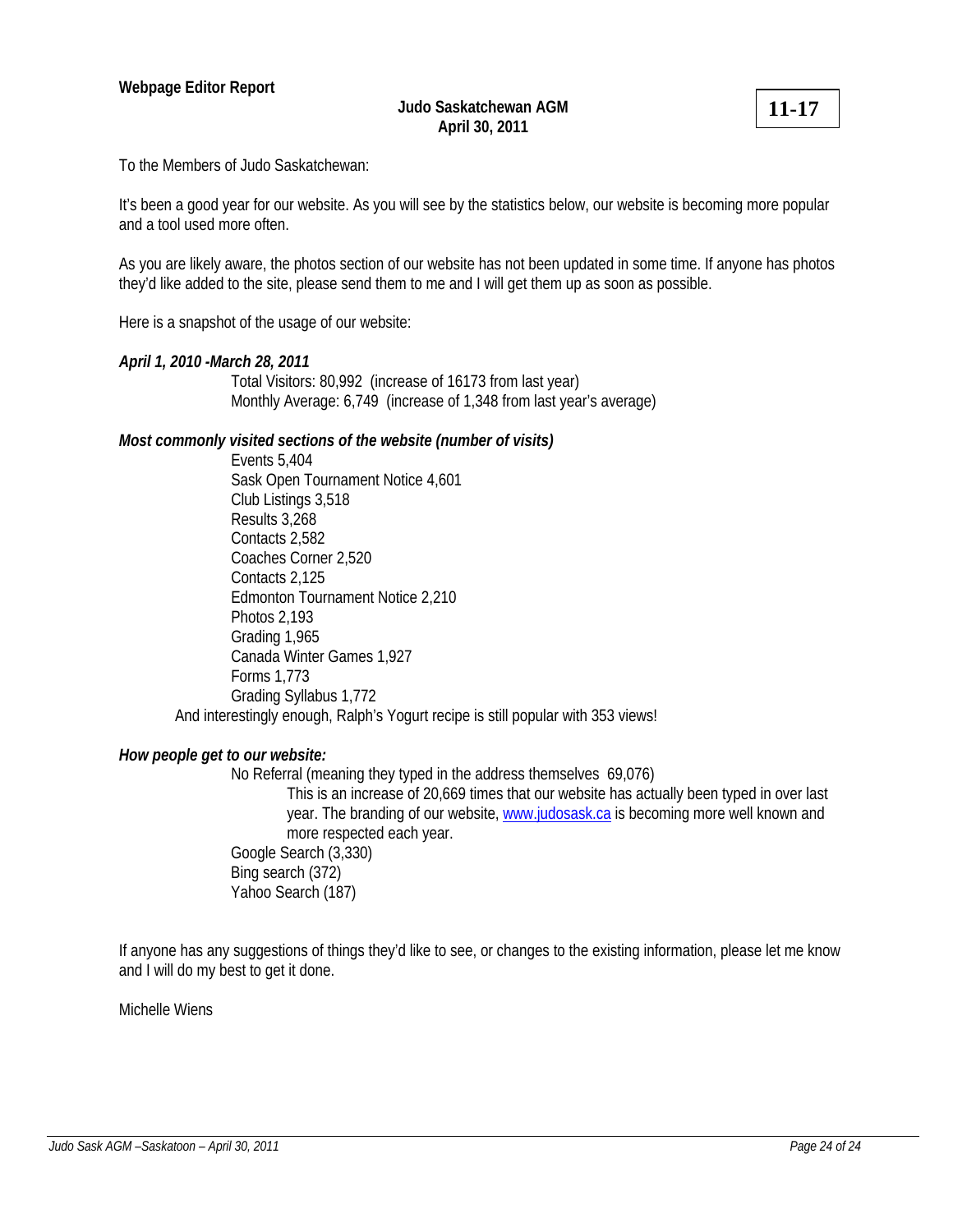## **Chair of Investigation Report Judo Saskatchewan AGM April 30, 2011**

As Chair of the Investigations Committee I am pleased to report that the Investigations Committee has had no activity in the past year.

Brady Burnett

Amendment to the Chair of Investigation Report;

Over the course of the past year, the Investigations Committee was requested, by Judo Saskatchewan Vice-president, to investigate one complaint.

Following the investigation, and in accordance with Article II:3:4.2 of the Judo Saskatchewan Bylaws, the Investigation Committee advised that, in this case, no further action was warranted.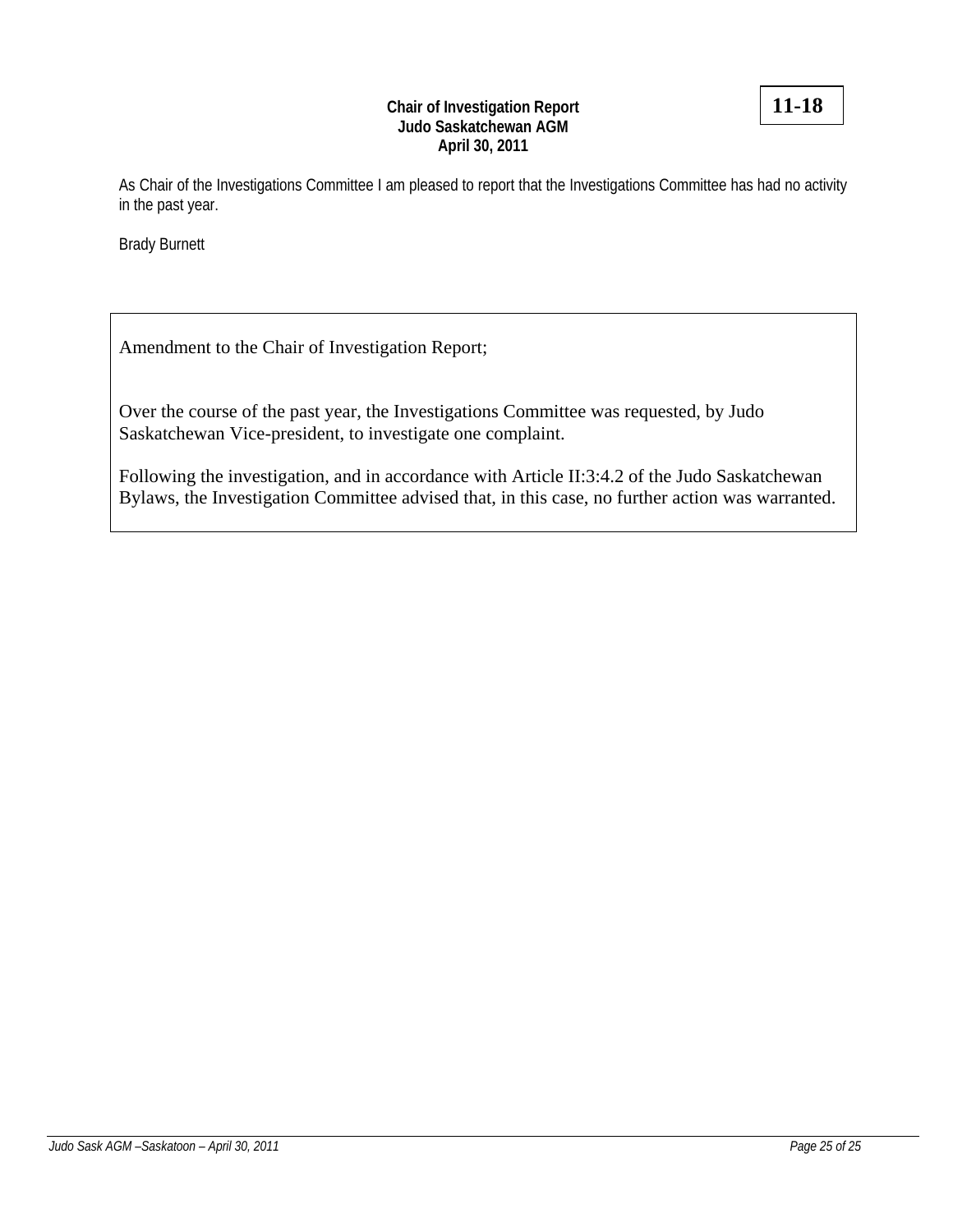#### **Calendar of Events**

|                         |                |                |                | April-11          |                   |                                 |  |                             |                |                | May-11             |                |                   |                                | <b>June-11</b>       |                |                |                |                         |                   |                                      |  |  |
|-------------------------|----------------|----------------|----------------|-------------------|-------------------|---------------------------------|--|-----------------------------|----------------|----------------|--------------------|----------------|-------------------|--------------------------------|----------------------|----------------|----------------|----------------|-------------------------|-------------------|--------------------------------------|--|--|
| Sunday                  | M              |                | T W            | T                 | $\mathsf F$       | Saturday                        |  | Sunday                      | M              |                | T W                | T              | $\mathsf{F}$      | Saturday                       | Sunday M             |                |                | T W            | Π                       | $\mathsf F$       | Saturday                             |  |  |
|                         |                |                |                |                   | $\mathbf{1}$      | Edm Int'l                       |  |                             | $\overline{a}$ | $\mathbf{3}$   | $\overline{4}$     | 5 <sub>l</sub> | 6                 | 7                              |                      |                |                |                | $\overline{\mathbf{c}}$ | 3                 | <b>Team Training</b>                 |  |  |
| Edm Int'l               | 41             | 5 <sup>1</sup> | $6 \mid$       | $\overline{7}$    | 8                 | 9                               |  |                             |                |                |                    |                | 8 9 10 11 12 13   | 14                             | <b>Team Training</b> | $6 \mid$       | $\overline{7}$ | 8              |                         | 9 10              | <b>Prov Grading</b><br><b>JC AGM</b> |  |  |
|                         |                |                |                |                   |                   | 10 11 12 13 14 15 Prov Champ SC |  |                             |                |                |                    |                |                   | 15 16 17 18 19 20 Sr Nat's Edm |                      |                |                |                | 12 13 14 15 16 17       |                   | 18                                   |  |  |
|                         |                |                |                |                   | 17 18 19 20 21 22 | 23                              |  | Sr Nat's Edm 23 24 25 26 27 |                |                |                    |                |                   | 28                             |                      |                |                |                | 19 20 21 22 23 24       |                   | 25                                   |  |  |
|                         |                |                |                |                   |                   | 24 25 26 27 28 29 Judo Sask AGM |  |                             | 29 30 31       |                |                    |                |                   |                                |                      |                |                |                | 26 27 28 29 30          |                   |                                      |  |  |
|                         |                |                |                |                   |                   |                                 |  |                             |                |                |                    |                |                   |                                |                      |                |                |                |                         |                   |                                      |  |  |
|                         |                |                |                | July-11           |                   |                                 |  |                             |                |                | August-11          |                |                   |                                |                      |                |                |                |                         | September-11      |                                      |  |  |
| Sunday                  | M              |                | T W            | T                 | $\mathsf F$       | Saturday                        |  | Sunday                      | M              |                | T W                | $\top$         | $\mathsf F$       | Saturday                       | Sunday               | M              |                | T W            | т                       | $\mathsf F$       | Saturday                             |  |  |
|                         |                |                |                |                   |                   | Youth nationals                 |  |                             | 1 <sup>1</sup> | $\overline{2}$ | $\overline{3}$     | 4              | 5                 |                                |                      |                |                |                |                         | $\overline{2}$    |                                      |  |  |
| Youth natls             | $\overline{4}$ | $\overline{5}$ | 6              | $\overline{7}$    | 8                 | 9                               |  |                             |                |                | <b>Summer Camp</b> |                |                   |                                | $\overline{4}$       | $\overline{5}$ | 6              | $\overline{7}$ | ತ                       |                   | 9 Coaches Retreat                    |  |  |
|                         |                |                |                |                   | 10 11 12 13 14 15 | $\overline{16}$                 |  |                             |                |                |                    |                | 14 15 16 17 18 19 | $\overline{20}$                |                      |                |                |                |                         | 11 12 13 14 15 16 | 17                                   |  |  |
| 17                      |                |                |                | 18 19 20 21 22    |                   | $\overline{23}$                 |  |                             |                |                |                    |                | 21 22 23 24 25 26 | $\overline{27}$                |                      |                |                |                | 18 19 20 21 22 23       |                   | 24                                   |  |  |
|                         |                |                |                |                   | 24 25 26 27 28 29 | 30                              |  |                             |                |                | 28 29 30 31        |                |                   |                                |                      |                |                |                |                         | 25 26 27 28 29 30 |                                      |  |  |
| $\overline{31}$         |                |                |                |                   |                   |                                 |  |                             |                |                |                    |                |                   |                                |                      |                |                |                |                         |                   |                                      |  |  |
|                         |                |                |                |                   |                   |                                 |  |                             |                |                |                    |                |                   |                                |                      |                |                |                |                         |                   |                                      |  |  |
| October-11              |                |                |                |                   |                   |                                 |  |                             |                | December-11    |                    |                |                   |                                |                      |                |                |                |                         |                   |                                      |  |  |
| Sunday                  | M              |                | T W            | TI.               | $\mathsf{F}$      | Saturday                        |  | Sunday                      | M              |                | T W                | TI             | F                 | Saturday                       | Sunday M             |                |                | T W            | т                       | F                 | Saturday                             |  |  |
|                         |                |                |                |                   |                   |                                 |  |                             |                |                | $\overline{2}$     | 3              | $\overline{4}$    | 5                              |                      |                |                |                | $\mathbf{1}$            | $\overline{2}$    | 3                                    |  |  |
| $\overline{2}$          | دى             | $\overline{4}$ | 5 <sub>5</sub> | $\overline{6}$    | $\overline{7}$    | Que Open                        |  | $6 \mid$                    | $\overline{7}$ | 8              |                    |                | $9$ 10 11         | $\overline{12}$                | $\overline{4}$       | 5              | $6 \mid$       | $\overline{7}$ | 8                       | 9                 | Judo Sask AGM<br>??                  |  |  |
| Que Open 10 11 12 13 14 |                |                |                |                   |                   | 15                              |  |                             |                |                |                    |                | 13 14 15 16 17 18 | 19                             |                      |                |                |                |                         | 11 12 13 14 15 16 | $\overline{17}$                      |  |  |
|                         |                |                |                | 16 17 18 19 20 21 |                   | $\overline{22}$                 |  |                             |                |                |                    |                | 20 21 22 23 24 25 | $\overline{26}$                |                      |                |                |                | 18 19 20 21 22 23       |                   | $\overline{24}$                      |  |  |
|                         |                |                |                |                   | 23 24 25 26 27 28 | 29                              |  |                             |                |                | 27 28 29 30        |                |                   |                                |                      |                |                |                |                         | 25 26 27 28 29 30 | 31                                   |  |  |
|                         | 30 31          |                |                |                   |                   |                                 |  |                             |                |                |                    |                |                   |                                |                      |                |                |                |                         |                   |                                      |  |  |